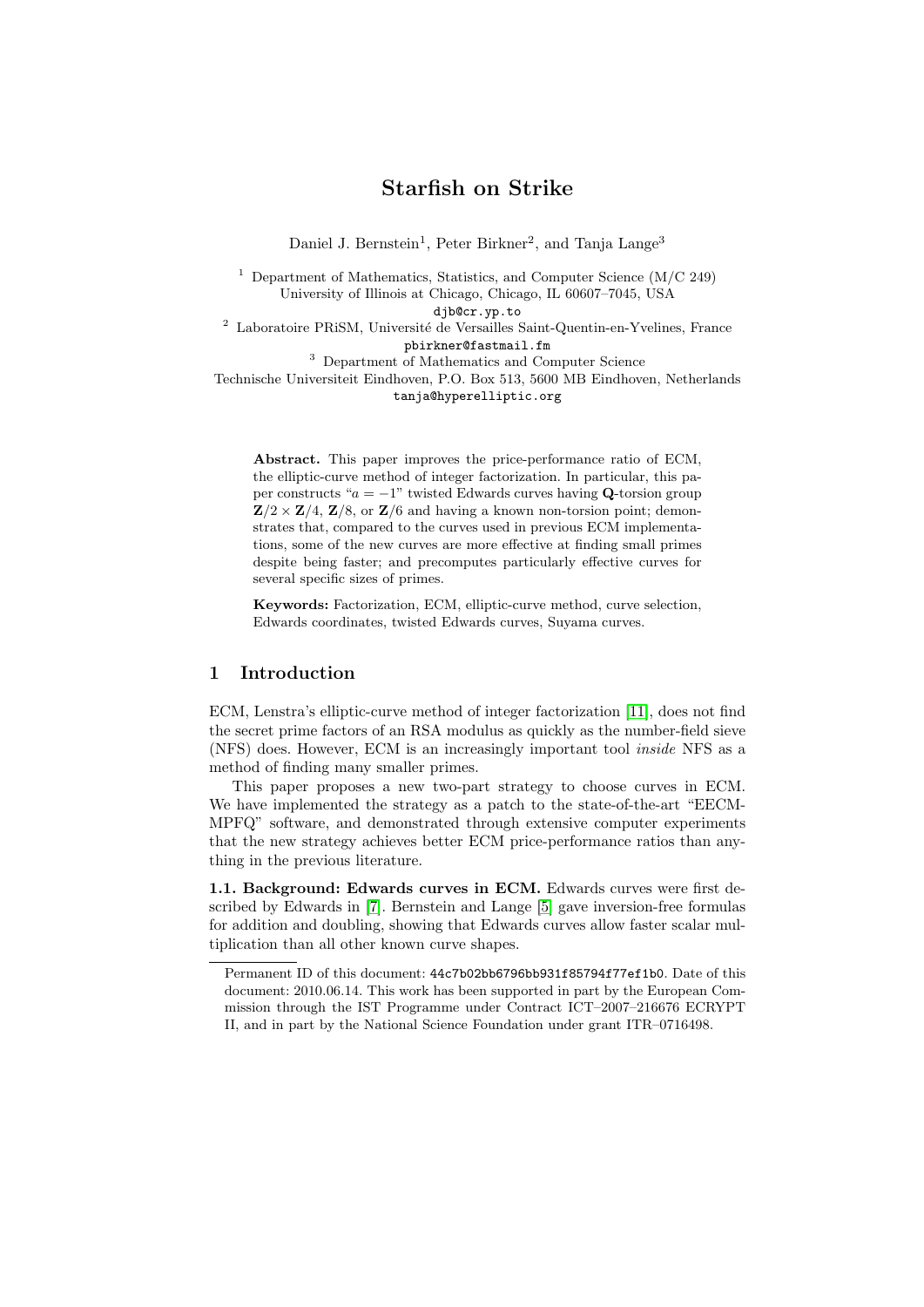#### 2 D. J. Bernstein, P. Birkner, T. Lange

Edwards curves save time in many applications in cryptography and number theory — provided that the underlying curve is allowed to have a point of order 4. This 4-torsion requirement does not sound troublesome for ECM: the conventional wisdom is that torsion points increase the chance of factorization. This conventional wisdom is based on the heuristic that, for a curve having a torsion group of size  $r$ , the group order modulo  $p$  has the same smoothness probability as an integer divisible by r in the Hasse interval  $[p + 1 - 2\sqrt{p}, p + 1 + 2\sqrt{p}],$ or equivalently an integer in  $[(p+1-2\sqrt{p})/r,(p+1+2\sqrt{p})/r]$ , so increasing r increases the smoothness chance. For more details on this heuristic and the extent to which it holds, see [\[4,](#page-14-1) Section 9].

<span id="page-1-2"></span><span id="page-1-1"></span>Bernstein, Birkner, Lange, and Peters demonstrated in [\[4\]](#page-14-1) the speed of Edwards curves inside ECM. The same paper introduced new small-coefficient hightorsion positive-rank Edwards curves and reported measurements of the effectiveness of two representative curves, i.e., the success chance of the curves at finding primes of various sizes. One curve was the smallest-coefficient positive-rank Edwards curve having torsion group isomorphic to  $\mathbb{Z}/12$ ; the other,  $\mathbb{Z}/2 \times \mathbb{Z}/8$ . Those curves turned out to be simultaneously faster and more effective than the standard ECM choices described in detail in [\[17\]](#page-15-2), namely Montgomery curves (specifically Suyama curves) for stage 1 and Weierstrass curves for stage 2.

<span id="page-1-3"></span><span id="page-1-0"></span>Twisted Edwards curves  $ax^2 + y^2 = 1 + dx^2y^2$  were introduced in [\[3\]](#page-14-2) as a generalization of Edwards curves; they do not necessarily have a point of order 4. For a twisted Edwards curve with  $a = -1$  and negative d the affine graph looks like the following:



To visualize the behavior at infinity we map a sphere to  $\mathbf{P}^2(\mathbf{R})$ , rotate the sphere to an angle that makes the relevant points at infinity visible at the same time as  $(0, 0)$ , and then project the front half of the sphere onto a circle. This first picture shows that there is a single point at infinity and that the curve has two different tangent lines at this point— but only the second picture shows the true nature of things:

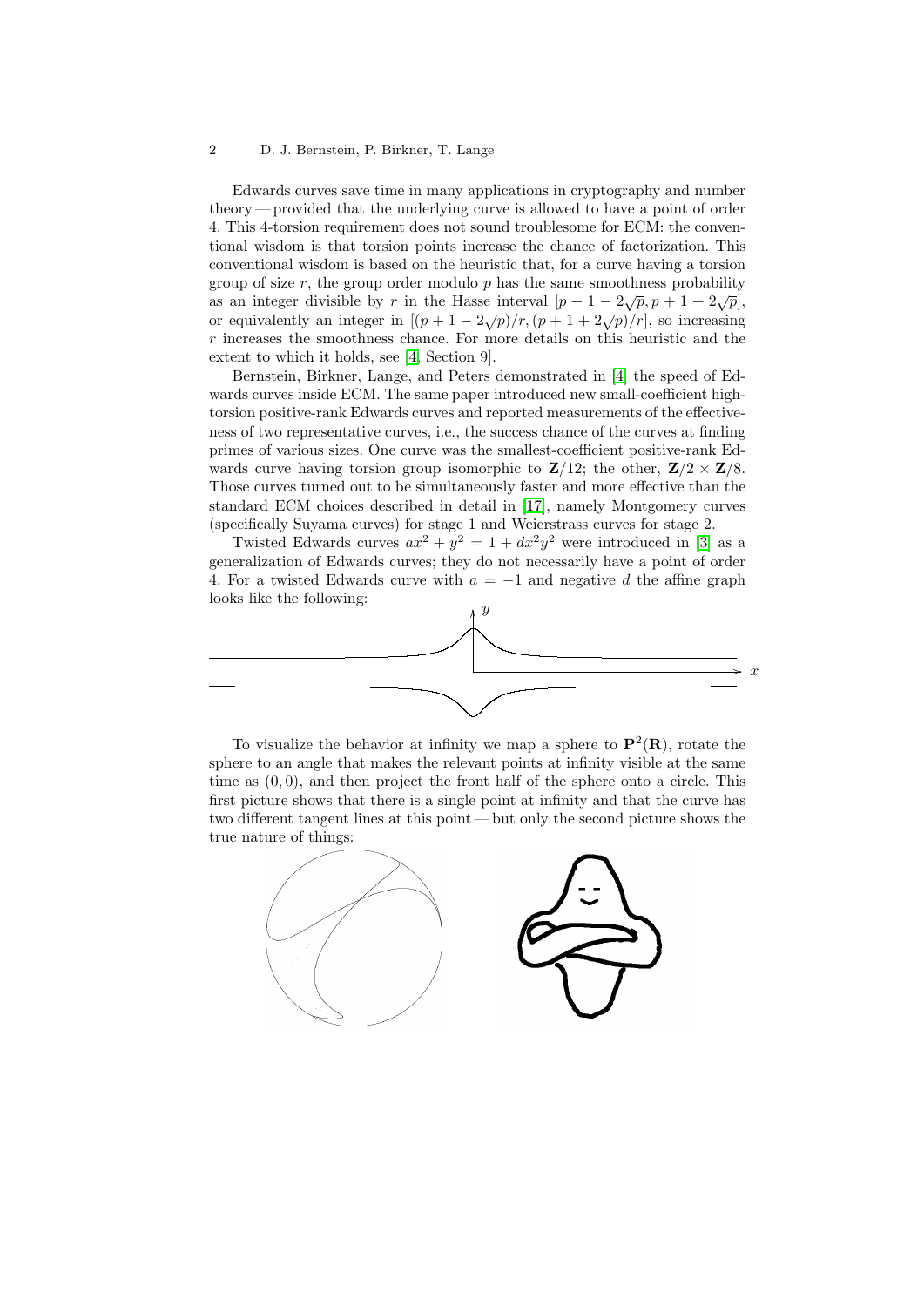<span id="page-2-1"></span>Clearly our all-time-favorite starfish has gone on strike! This might explain the results of [\[4\]](#page-14-1) that curves over Q with  $a = -1$  cannot have 12 or more rational torsion points. Twisted Edwards curves with this parameter choice are refusing to work for ECM!

<span id="page-2-6"></span><span id="page-2-5"></span>The interest in curves with  $a = -1$  comes from a curve-addition speedup found by Hisil et al. in [\[9\]](#page-15-3). The addition formulas in [9] use 9M for  $a = 1$  but only 8M for  $a = -1$ , where M is the cost of a field multiplication; these formulas hold the speed records for elliptic-curve addition, and one might even speculate that they are optimal. The speed of *doubling* is unaffected by  $a = -1$ , and scalar multiplication (using standard "window" methods) consists asymptotically of 100% doublings and 0% additions; however, additions are a significant fraction of the cost of ECM stage 1, as illustrated by [\[4,](#page-14-1) Table 4.1], and are even more important for ECM stage 2.

<span id="page-2-3"></span><span id="page-2-2"></span>Unfortunately [\[4\]](#page-14-1) showed that there are no twisted Edwards curves with  $a = -1$  and torsion group isomorphic to  $\mathbf{Z}/10$ , or to  $\mathbf{Z}/12$ , or to  $\mathbf{Z}/2 \times \mathbf{Z}/8$ , or (even for general a) to  $\mathbf{Z}/2 \times \mathbf{Z}/6$ .

1.2. Contributions of this paper. It is natural to ask whether the speedup in curve additions might be worth a sacrifice in size of the torsion subgroup. To answer this question we first construct twisted Edwards curves with  $a = -1$ , with positive rank, and with  $8$  or  $6$  Q-rational torsion points, and we then carry out extensive computer experiments to analyze the effectiveness of the curves at finding various sizes of primes. The constructions cover three torsion groups, discussed in Sections 3, 4, and 5; for each torsion group we give a fast search method for small-coefficient curves, an explicit infinite family of suitable curves, and the best curves we found. Section 7 compares our curves to previous curves.

<span id="page-2-10"></span><span id="page-2-8"></span><span id="page-2-7"></span><span id="page-2-4"></span>We were initially hoping, and were pleased to discover, that the speedup in curve additions is worthwhile. Some of our  $a = -1$  curves are the new priceperformance leaders for ECM: they cost fewer modular multiplications per prime found than the curves used in  $[12]$ ,  $[13]$ ,  $[17]$ , and  $[4]$ . The loss of effectiveness, compared to previous curves with 12 or 16 torsion points, is outweighed by the  $a = -1$  gain in speed.

We were surprised to learn that some of our  $a = -1$  curves are more effective than previous curves with 12 or 16 torsion points. These curves establish new price-performance records for ECM in Montgomery form, even without the Edwards speedups and without the  $a = -1$  speedups. In twisted Edwards form, with  $a = -1$ , these curves require fewer modular multiplications than previous curves and find more primes. Evidently the starfish has found a better job working for smaller torsion!

<span id="page-2-11"></span><span id="page-2-9"></span><span id="page-2-0"></span>1.3. Sizes of primes used in our paper. We do not claim to be able to prove the effectiveness of our curves except through computation. There is a common belief that one can estimate the effectiveness of a curve  $E$  by counting the average number of powers of 2 and 3 in  $\#E(\mathbf{F}_p)$ , as in [\[13\]](#page-15-5), [\[17\]](#page-15-2), [\[2\]](#page-14-3), etc.; but this belief cannot be correct, because it suggests that our curves have, at best, the *same* effectiveness as previous  $\mathbb{Z}/12$  curves.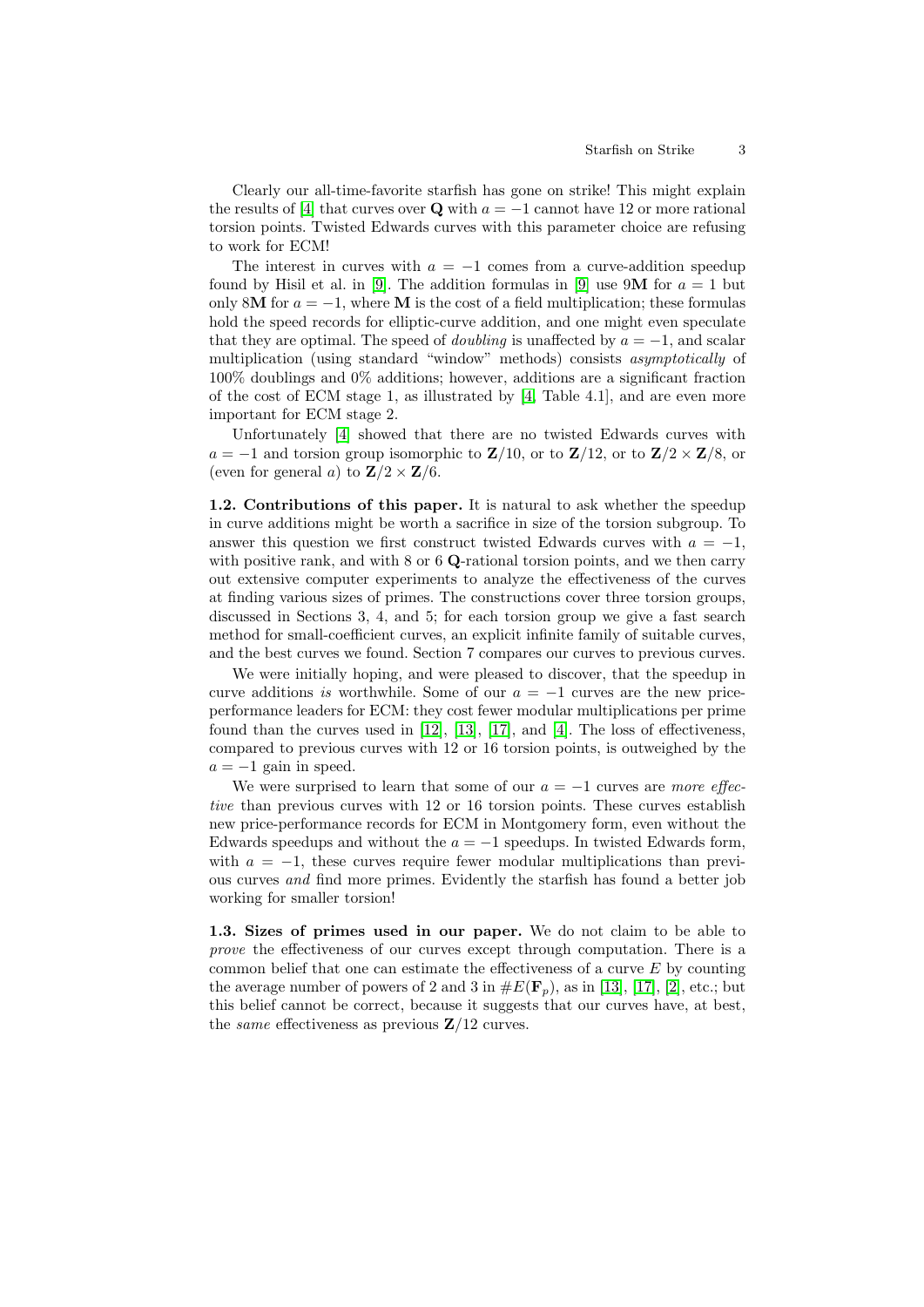4 D. J. Bernstein, P. Birkner, T. Lange

To ensure the comprehensiveness of our computations we try a huge number of curves on all b-bit primes, for various values of b. Of course, the cost of this computation increases exponentially with  $b$ , and this paper reports results only for  $15 \le b \le 26$ , but these results are enough to demonstrate the impact of the ECM variations considered in this paper.

We do not claim that ECM is useful for  $b = 15$ ; presumably Pollard's rho method is better at that size. We also do not claim that our quantitative improvements are independent of b; it seems obvious that the gains decrease slowly with b. We are continuing our computations and do not anticipate problems pushing the computations past  $b = 30$ , i.e., solidly into the range where ECM is used in cryptanalysis.

#### 2 Summary of results on points of small order

Let  $k$  be a field of characteristic different from 2. A twisted Edwards curve over k has the form  $E: ax^2 + y^2 = 1 + dx^2y^2$ , for some  $a, d \in k \setminus \{0\}$  with  $a \neq d$ . The Edwards addition law is given by

<span id="page-3-0"></span>
$$
(x_1, y_1), (x_2, y_2) \mapsto \left(\frac{x_1y_2 + y_1x_2}{1 + dx_1x_2y_1y_2}, \frac{y_1y_2 - ax_1x_2}{1 - dx_1x_2y_1y_2}\right).
$$

<span id="page-3-1"></span>See [\[6\]](#page-14-4) for a simple definition of a group law on the completed twisted Edwards curve

$$
\overline{\mathbf{E}}_{\mathbf{E},a,d} = \{((X:Z),(Y:T)) \in \mathbf{P}^1 \times \mathbf{P}^1 : aX^2T^2 + Y^2Z^2 = Z^2T^2 + dX^2Y^2\}.
$$

We abbreviate  $((x_1 : 1), (y_1 : 1))$  as  $(x_1, y_1)$ .

We describe points of small order in the special case  $a = -1$ ; see [\[4,](#page-14-1) Sections 2] and 3] for proofs in the general case. The picture in the previous section shows the case of  $a = -1$  and  $d < 0$ . The three points  $(0, -1)$  and  $((1:0), (1: \pm \sqrt{-d}))$ have order 2, so  $E(\mathbf{Q})$  contains a subgroup isomorphic to  $\mathbf{Z}/2 \times \mathbf{Z}/2$  if and only if  $-d$  is a square. Points of order 4 doubling to  $(0, -1)$  are  $(\pm \sqrt{-1}, 0)$  (which do not exist over Q and  $((1 : \pm \sqrt{d}), (1 : 0))$  which exist if and only if d is a square. Over Q, the values of d and  $-d$  cannot simultaneously be squares, so the only way that  $\mathbb{Z}/2 \times \mathbb{Z}/4$  can be achieved is with points of order 4 doubling to  $((1:0), (1:\pm\sqrt{-d}))$ . These are  $(\pm\sqrt[4]{-1/d}, \pm\sqrt[4]{-1/d})$ . Order-8 points doubling to  $((1 : \pm \sqrt{d}), (1 : 0))$  are of the form  $(x_8, \pm 1/(x_8\sqrt{d})),$  where  $d = 1/(x_8^4 + 2x_8^2)$ .

Note that there is no other way a twisted Edwards curve with  $a = -1$ can have torsion group isomorphic to  $\mathbb{Z}/8$ : There is only one element of order 2 in  $\mathbb{Z}/8$ , so  $-d$  must not be a square. The only points of order 4 are ((1 :  $\pm \sqrt{d}$ , (1:0), so d must be a square and any point of order 8 must double to  $((1 : \pm \sqrt{d}), (1 : 0)).$ 

If  $y_3 \in \mathbf{Q} \setminus \{-2, -1/2, 0, 1\}$  and  $x_3 \in \mathbf{Q}$  satisfy the equation  $x_3^2 = y_3^2 + 2y_3$ then the twisted Edwards curve  $-x^2 + y^2 = 1 + dx^2y^2$  over Q, where  $d =$  $-(2y_3 + 1)/(x_3^2y_3^2)$ , has  $(\pm x_3, y_3)$  as points of order 3 and  $(\pm x_3, -y_3)$  as points of order 6.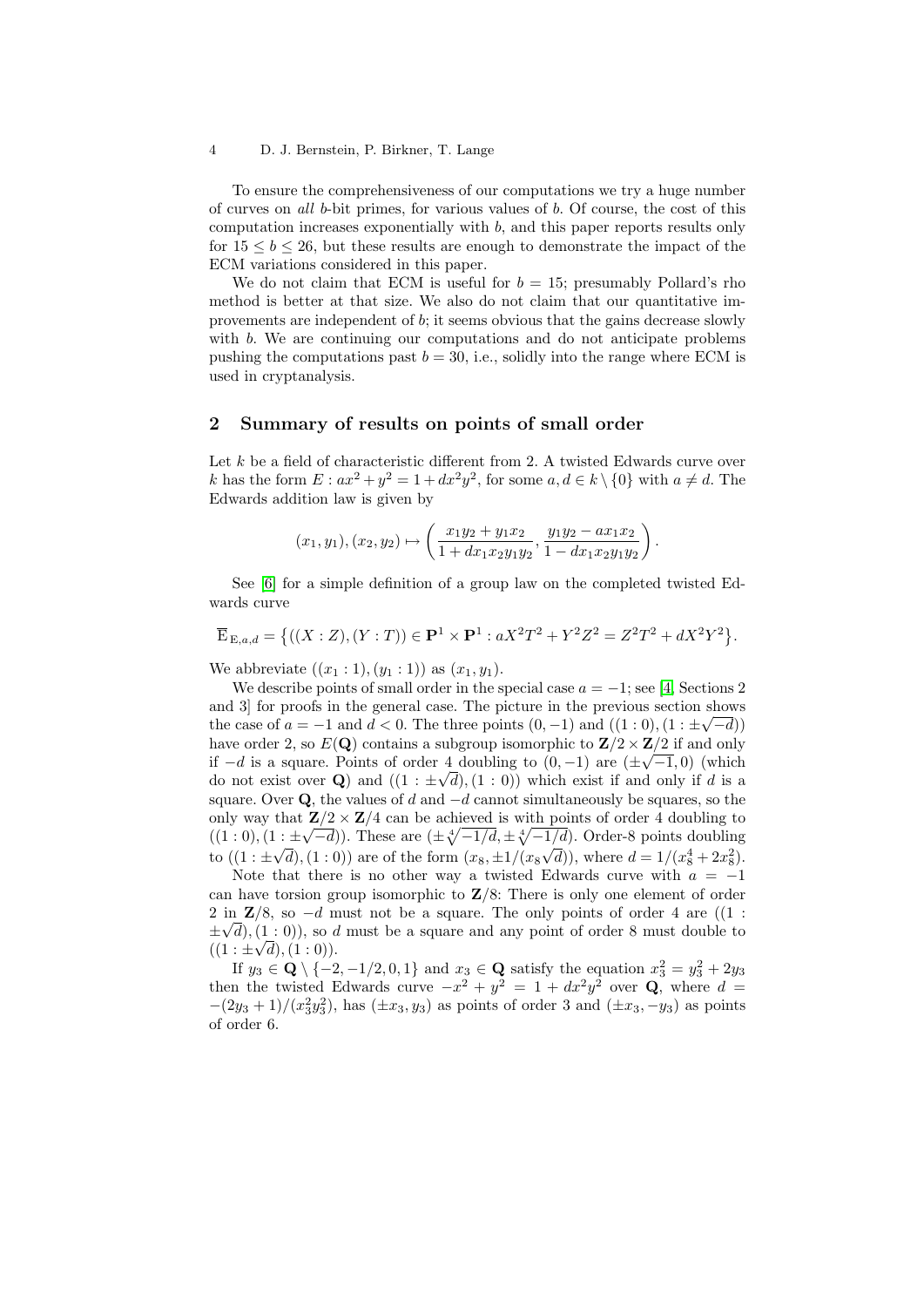### 3 Torsion group isomorphic to  $Z/2 \times Z/4$

In this section we present two approaches to finding curves with torsion group isomorphic to  $\mathbf{Z}/2 \times \mathbf{Z}/4$ . In the first we find curves with non-torsion points of small height; in the second we present a family of such curves for which d and the coordinates of a non-torsion point are parameterized in terms of points on a related elliptic curve, the "generating curve". We then study the effectiveness of the curves in finding primes.

3.1. Finding curves with small parameters. To find curves with torsion group isomorphic to  $\mathbf{Z}/2 \times \mathbf{Z}/4$  and rank at least 1 we need to choose d so that  $d = -e^4$  for some  $e \in \mathbf{Q}$  and so that there exists a point which has infinite order. All points of finite order are listed in the previous section, so this task amounts to putting  $d = -a^4/b^4$  for some positive a, b, and letting the coordinates of the non-torsion point be  $x_1 = b/c$  and  $y_1 = b/f$  for  $c \neq \pm f$  and  $c, f \neq 0$ . Such points correspond to solutions of  $(c^2 + b^2)(f^2 - b^2) = a^4 - b^4$ . We iterated over many small pairs  $(a, b)$  and tested for each divisor  $A_1$  of  $a^4 - b^4$  whether  $A_1 - b^2$  and  $(a^4-b^4)/A_1+b^2$  are squares; after testing fewer than  $10^{10}$  divisors we had found 793 different curves.

**3.2. Infinite families.** The point  $Q = (36, -864/5)$  is a non-torsion point on the curve C in the following theorem. Almost all  $(u, v) = [i]Q$  satisfy the hypotheses and generate curves with torsion group  $\mathbf{Z}/2 \times \mathbf{Z}/4$  and rank at least 1.

**Theorem 3.3.** Let  $(u, v)$  with  $u \neq -324/25$ ,  $(25v-1944)/30$ ,  $-(25v+1944)/270$ ,  $-5v/24,(-25v+972)/45$  or  $(25v-3888)/180$  be a rational point on the elliptic curve  $C: V^2 = U^3 - 11664U/25$  over **Q**. Define  $e = (270u + 25v + 1944)/(30u 25v+1944$ ) and  $y_1 = (30u-25v+1944)^2/(-625v^2+77760v+1250u^3+24300u^2-$ 3779136). Then the twisted Edwards curve  $E: -x^2 + y^2 = 1 - e^4 x^2 y^2$  has torsion group  $\mathbf{Z}/2 \times \mathbf{Z}/4$  and  $(1/3, y_1)$  is a non-torsion point on the curve.

*Proof.* For  $u \neq -324/25$ ,  $(25v - 1944)/30$ ,  $-(25v + 1944)/270$ ,  $-5v/24$  the value e is defined and not equal to  $0, \pm 1$ . The twisted Edwards curve E has the desired torsion group, because  $a = -1$ ,  $d = -e^4$  for some rational e and d is different from  $0$  and  $-1$ .

If we require  $d = -e^4$  and that  $x = 1/3$  is the x-coordinate of a point on E we obtain  $-1/9 + y_1^2 = 1 - (1/9)e^4y_1^2$  which is a quadratic equation in  $y_1$ with the two solutions  $y_1 = \pm 10/\sqrt{90 + 10e^4}$ . These solutions are rational only if  $90 + 10e^4 = r^2$ . This defines an elliptic curve which is isomorphic to C:  $V^2 = U^3 - 11664U/25$  and every point  $(u, v)$  on C gives a solution, namely  $e =$  $(270u + 25v + 1944)/(30u - 25v + 1944)$  and  $y_1 = (30u - 25v + 1944)^2/(-625v^2 +$  $77760v + 1250u^3 + 24300u^2 - 3779136$ . This solution has been constructed to have  $(1/3, y_1)$  on the curve.

Section 2 lists all torsion points. The point  $(1/3, y_1)$  is a non-torsion point, unless  $e = \pm 3$ , i.e., unless  $u = (-25v + 972)/45$  or  $(25v - 3888)/180$ . □

It is possible to obtain more elliptic families by choosing different values for the x-coordinate of the non-torsion point. Several, but not all, choices lead to parameterizing curves of rank  $> 0$ .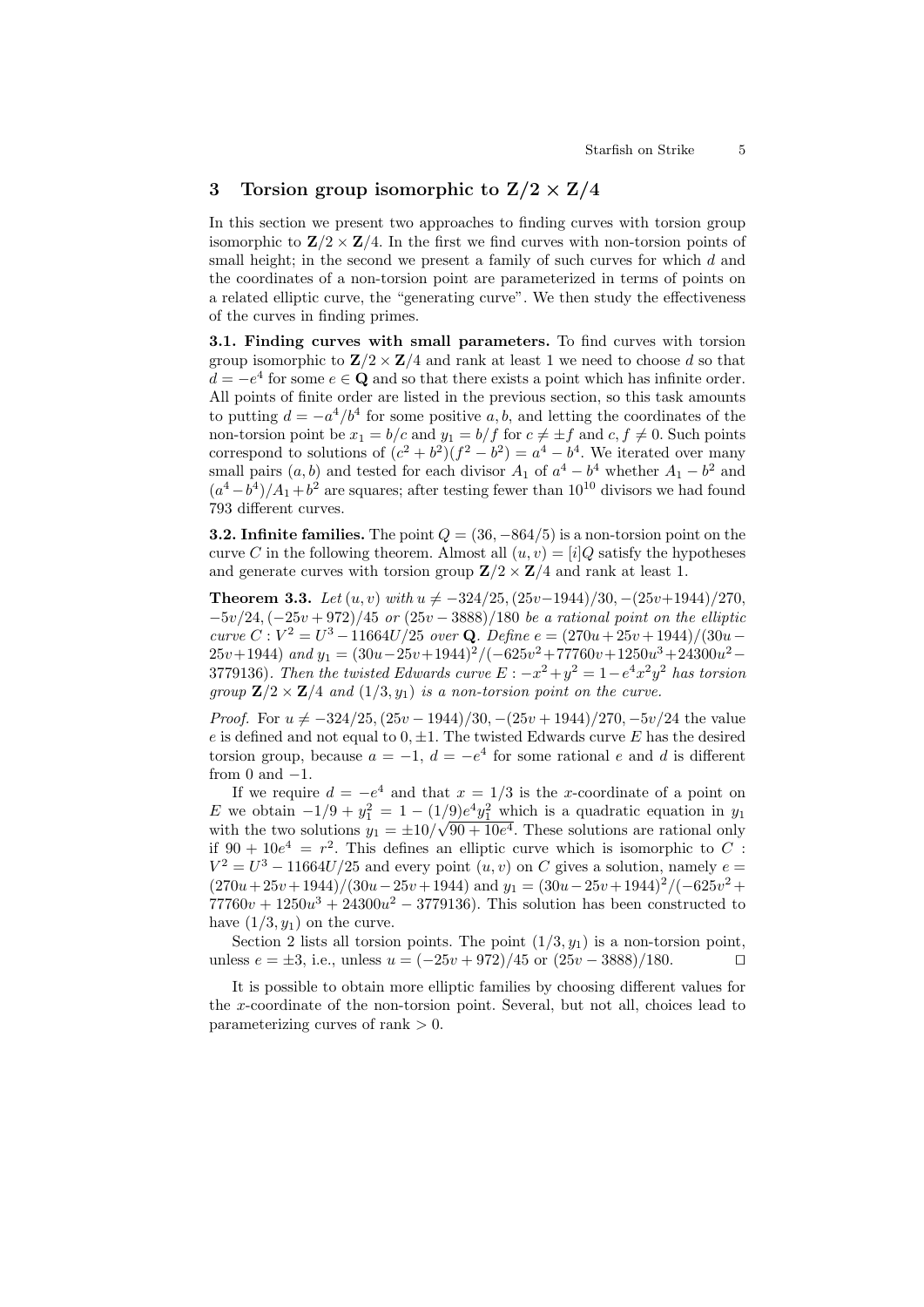| 6 | D. J. Bernstein, P. Birkner, T. Lange |  |  |
|---|---------------------------------------|--|--|
|   |                                       |  |  |

|    |          |  | bits $\ket{+1}$ $\ket{+2}$ $\ket{+3}$ $\ket{+250}$ $\ket{+500}$ $\ket{+750}$ $\ket{+1000}$                                                                                                                                                                                                                                                                                                                                                                                                                                                                      |  | ratio |
|----|----------|--|-----------------------------------------------------------------------------------------------------------------------------------------------------------------------------------------------------------------------------------------------------------------------------------------------------------------------------------------------------------------------------------------------------------------------------------------------------------------------------------------------------------------------------------------------------------------|--|-------|
|    |          |  |                                                                                                                                                                                                                                                                                                                                                                                                                                                                                                                                                                 |  |       |
|    |          |  | $\left  \left( \frac{27}{11}, \frac{5}{13} \right) \right  \left( \frac{12}{343}, \frac{1404}{1421} \right) \left  \left( \frac{12}{41}, \frac{16}{461} \right) \right  \left( \frac{57}{176}, \frac{703}{1252} \right) \right  \left( \frac{178}{729}, \frac{445}{477} \right) \left  \left( \frac{1122}{949}, \frac{187}{2405} \right) \right  \left( \frac{21}{38}, \frac{7}{34} \right)$<br>$16$ 1564 1564 1546 1449 1428 1408 1345 1.16283                                                                                                                 |  |       |
|    | 17 2985  |  | $\left  \left( \frac{12}{343}, \frac{1404}{1421} \right) \right  \left( \frac{27}{11}, \frac{5}{13} \right) \right  \left( \frac{12}{91}, \frac{27}{29} \right) \left  \left( \frac{949}{1122}, \frac{73}{1110} \right) \right  \left[ 17 \right] \right $ $\left  \left[ 135 \right]$ $\left  \left( \frac{304}{44187}, \frac{76}{85} \right) \right $<br>$2928$ 2895 2742 2712 2686 2593 1.15118                                                                                                                                                              |  |       |
|    |          |  | $\left  \left( \frac{27}{11}, \frac{5}{13} \right) - \left  \left( \frac{12}{343}, \frac{1404}{1421} \right) \right  \left( \frac{13}{16}, \frac{64}{233} \right) \right  [18] \right $ $\left  \left( \frac{888}{539}, \frac{111}{401} \right) - \left  \left( \frac{237}{518}, \frac{79}{241} \right) - \left  \left( \frac{133}{219}, \frac{665}{877} \right) \right  \right $                                                                                                                                                                               |  |       |
|    |          |  | $\left  \left( \frac{12}{343}, \frac{1404}{1421} \right) \right  \left( \frac{27}{11}, \frac{5}{13} \right) \right  \left( \frac{3}{14}, \frac{1}{17} \right) \left  \left( \frac{1173}{161896}, \frac{391}{392} \right) \right  \left( \frac{9}{13}, \frac{405}{12277} \right) \left  \left( \frac{946}{11529}, \frac{473}{1017} \right) \right  \left( \frac{154}{309}, \frac{154}{339} \right)$<br>$19  10200   9770   9629   9271   9212   9160   9004  1.13283$                                                                                            |  |       |
|    |          |  | $\left  \left( \frac{12}{343}, \frac{1404}{1421} \right) \right  \left( \frac{27}{11}, \frac{5}{13} \right) \right  \left  \left( \frac{63}{20}, \frac{1}{244} \right) \right  \left( \frac{19}{1328}, \frac{19}{10064} \right) \left  \left( \frac{119}{62}, \frac{119}{194} \right) \right  \left  \left[ 168 \right] \right  \right $<br>$20 $ 15486 14845 14537 13785 13706 13634 13379 1.15749                                                                                                                                                             |  |       |
|    | 21 22681 |  | $\left  \left( \frac{12}{343}, \frac{1404}{1421} \right) \right  \left( \frac{27}{11}, \frac{5}{13} \right) \right  \left( \frac{3}{14}, \frac{1}{17} \right) \left[ \left[ 29 \right] \right] \qquad \left  \left( \frac{106}{555}, \frac{106}{771} \right) \right  \left( \frac{28}{101}, \frac{1456}{2777} \right) \left  \left( \frac{7}{6}, \frac{7}{1385} \right) \right $<br>21745 21428 20095 19979 19886 19475 1.16462                                                                                                                                 |  |       |
|    |          |  | $\left  \left( \frac{12}{343}, \frac{1404}{1421} \right) \right  \left( \frac{27}{11}, \frac{5}{13} \right) \right  \left( \frac{3}{14}, \frac{1}{17} \right) \left  \left( \frac{583}{391986}, \frac{583}{585} \right) \right  \left( \frac{2755}{10816}, \frac{551}{676} \right) \left  \left( \frac{59}{133}, \frac{59}{377} \right) \right  \left( \frac{371}{768}, \frac{371}{5440} \right)$<br>$22 \begin{array}{ l} 46150 & 43916 \end{array}$ $43482 \begin{array}{ l} 41185 & 40993 \end{array}$ $40843 \begin{array}{ l} 40410 \end{array}$ $1.14204$ |  |       |
|    |          |  | $\left  \left( \frac{12}{343}, \frac{1404}{1421} \right) \right  \left( \frac{27}{11}, \frac{5}{13} \right) \right  \left( \frac{3}{14}, \frac{1}{17} \right) \left[ \left( \frac{45}{11} \right] \right] \left( \frac{671}{234}, \frac{671}{11169} \right) \left  \left( \frac{2}{309}, \frac{26}{519} \right) \right  \left( \frac{237}{24256}, \frac{79}{164} \right)$<br>$23 \mid 82743 \mid 77161 \mid 76640 \mid 72681 \mid 72475 \mid 72293 \mid 71612 \mid 1.15543$                                                                                     |  |       |
|    |          |  | $\left  \left( \frac{12}{343}, \frac{1404}{1421} \right) \right  \left( \frac{27}{11}, \frac{5}{13} \right) \right  \left  \left( \frac{12}{91}, \frac{27}{29} \right) \right  \left[ 74 \right] \qquad \left  \left( \frac{8}{39}, \frac{1352}{1385} \right) \right  \left  \left( \frac{96}{41}, \frac{864}{1241} \right) \right  \left  \left( \frac{68}{609}, \frac{17}{105} \right) \right $<br>$24$ 187596 177237 176170 167895 167509 167209 166251 1.12839                                                                                              |  |       |
| 25 |          |  | $\left  \left( \frac{12}{343}, \frac{1404}{1421} \right) \right  \left( \frac{27}{11}, \frac{5}{13} \right) \right  \left  \left( \frac{12}{91}, \frac{27}{29} \right) \right  \left( \frac{20}{11}, \frac{80}{10909} \right) \right  \left  \left( \frac{119}{11649}, \frac{119}{339} \right) \right  \left( \frac{959}{3655}, \frac{959}{3845} \right) \left  \left( \frac{231}{5780}, \frac{231}{289} \right) \$<br>311864 293153 289748 277183 276546 276098 274946 1.13427                                                                                 |  |       |
|    |          |  |                                                                                                                                                                                                                                                                                                                                                                                                                                                                                                                                                                 |  |       |

Table 3.1. Number of b-bit primes found by various curves having torsion group  $\mathbf{Z}/2 \times \mathbf{Z}/4$  and having  $a = -1$ , using standard EECM parameters. The "bits" column is b. The " $\#1$ " column specifies a non-torsion point  $(x_1, y_1)$  on the curve that, out of a pool of 1000 curves, was most effective at finding b-bit primes; and the number of b-bit primes found by that curve. The " $#2"$  column provides similar data for the second-best curve out of the same pool. The "#1000" column provides similar data for the worst curve out of the same pool. If  $[i]$  appears in place of  $(x_1, y_1)$  then it means the curve generated by Theorem 3.3 using  $[i](36, -864/5)$ . The "ratio" column is the  $#1$  number of primes divided by the  $#1000$  number of primes.

<span id="page-5-0"></span>3.4. Effectiveness. We modified the EECM-MPFQ software from [\[4\]](#page-14-1) to test 1000 curves having torsion group  $\mathbb{Z}/2 \times \mathbb{Z}/4$  and having  $a = -1$ . These 1000 curves include the 793 small-coefficient curves mentioned above, and an additional 207 curves generated modulo  $n$  from the infinite family stated in Theorem 3.3.

<span id="page-5-1"></span>For each  $b \in \{15, 16, 17, 18, 19, 20, 21, 22, 23, 24, 25, 26\}$  we tried all 1000 of these curves on all b-bit primes, i.e., all primes between  $2^{b-1}$  and  $2^b$ . To simplify comparisons we used the EECM parameters  $B_1, d_1$  suggested in [\[4,](#page-14-1) Table 10.1]: specifically,  $(16, 60)$  for  $b \in \{15, 16\}$ ;  $(27, 60)$  for  $b = 17$ ;  $(27, 90)$  for  $b = 18$ ;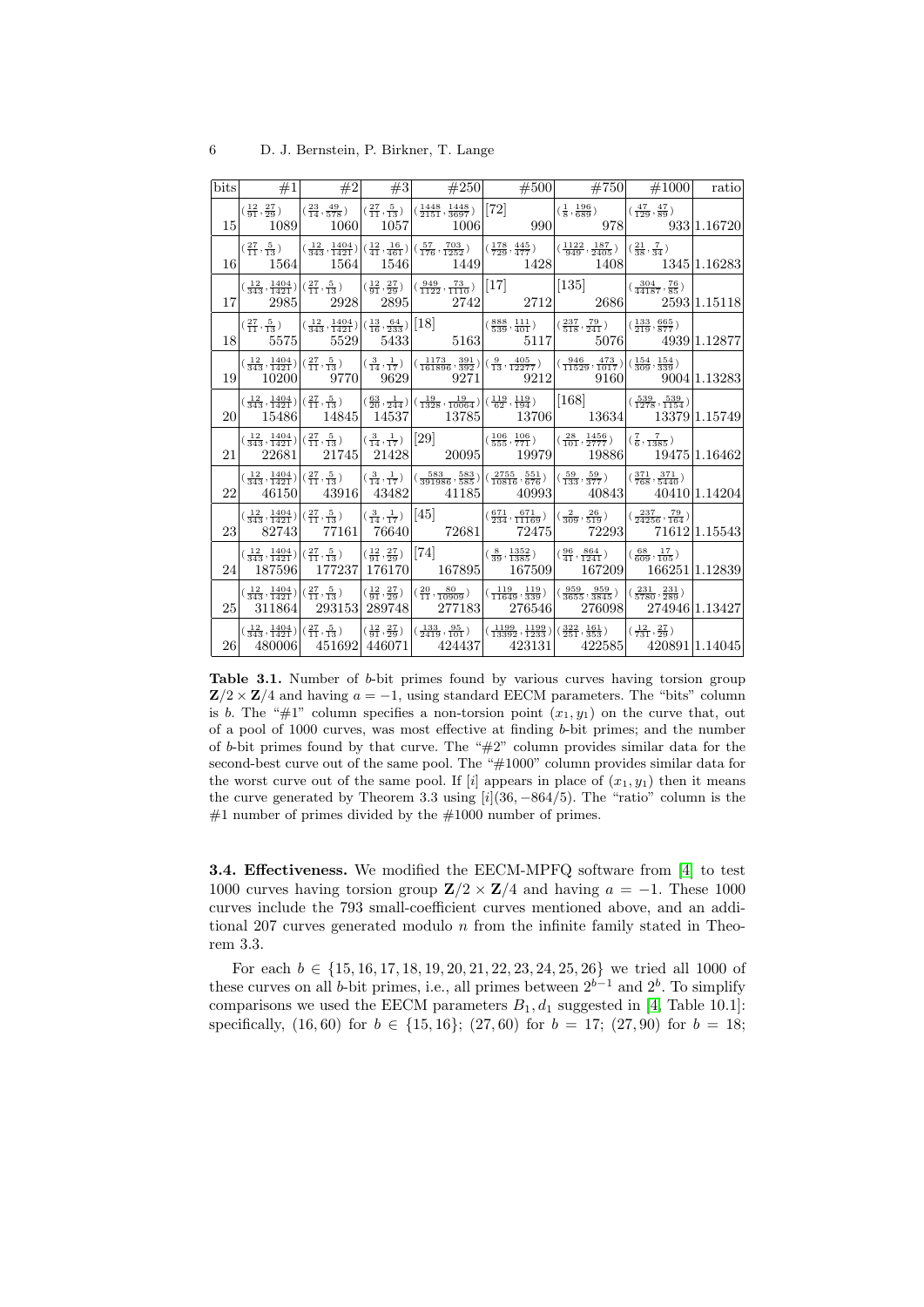$(37, 90)$  for  $b \in \{19, 20, 21\}$ ;  $(47, 120)$  for  $b = 22$ ;  $(64, 120)$  for  $b = 23$ ;  $(81, 210)$ for  $b = 24$ ; and  $(97, 210)$  for  $b \in \{25, 26\}.$ 

Table 3.1 shows that curves with this torsion group vary quite dramatically in effectiveness (number of primes found). The improvement from the worst curve to the best curve fluctuates somewhat with  $b$ , hinting at interactions between curve effectiveness and parameter choice, but is typically around 15%; see the "ratio" column in the table. This improvement is not merely a matter of luck: in particular, the interesting curve  $-x^2 + y^2 = 1 - (77/36)^4 x^2 y^2$ , with torsion group  $\mathbf{Z}/2 \times \mathbf{Z}/4$  and non-torsion point  $(12/343, 1404/1421)$ , easily outperforms the other 999 curves for  $b \ge 19$ , for example finding 46150 primes for  $b = 22$ .

<span id="page-6-0"></span>For comparison, [\[4\]](#page-14-1) reported finding 46323 of the 22-bit primes using the curve  $x^2 + y^2 = 1 - (24167/25)x^2y^2$  with torsion group  $\mathbb{Z}/12$  and non-torsion point  $(5/23, -1/7)$ . Switching to our curve  $-x^2 + y^2 = 1 - (77/36)^4 x^2 y^2$  produces only a tiny decrease in effectiveness, 0.4%, while reducing the total ECM stage-1-and-stage-2 cost from  $1016M + 276S$  to  $970M + 276S$ , a speedup of nearly 4%. This is only the beginning of the comparison between  $a = -1$  and  $a = 1$ : we have identified better  $\mathbf{Z}/12$  curves, and better  $\mathbf{Z}/2 \times \mathbf{Z}/8$  curves, but as described in subsequent sections we have also identified better  $a = -1$  curves.

## 4 Torsion group isomorphic to Z/8

We start this section by giving a parameterization of all curves having torsion group isomorphic to  $\mathbb{Z}/8$  and then show how to construct these curves and how effective they are.

**Theorem 4.1.** If  $u \in \mathbf{Q} \setminus \{0\}$  then the twisted Edwards curve  $E : -x^2 + y^2 = 0$  $1 + dx^2y^2$  over **Q**, where

$$
x_8 = \frac{2u^2 - 1}{2u}
$$
,  $y_8 = \frac{2u^2 + 1}{2u}$ ,  $d = \frac{16u^4}{(4u^4 - 1)^2}$ ,

has  $(x_8, y_8)$  as a point of order 8 and has torsion group isomorphic to  $\mathbf{Z}/8$ .

Conversely, every twisted Edwards curve over Q with  $a = -1$  and torsion group isomorphic to  $\mathbb{Z}/8$  is expressible in this way.

The parameters  $u, -u, 1/(2u)$ , and  $-1/(2u)$  give the same value of d and they are the only values giving this d.

*Proof.* Note that  $d = ((4u^2)/(4u^4 - 1))^2$  is a square, that  $1/(x_8^4 + 2x_8^2)$  $(2u)^4/((2u^2-1)^4+2(2u^2-1)^2(2u)^2) = d$ , and that  $1/(x_8)$ √  $\bar{d}) = (2u(4u^4 -$ 1))/ $(4u^2(2u^2-1)) = (2u^2+1)/(2u) = y_8$ . By Section 2, the curve E has  $(x_8, y_8)$ as a point of order 8, and has torsion group isomorphic to  $\mathbf{Z}/8$ .

Conversely, assume that a twisted Edwards curve with  $a = -1$  has torsion group isomorphic to  $\mathbb{Z}/8$  and has a point of order 8. So the curve can be expressed in this form for some  $x_8 \in \mathbf{Q} \setminus \{0\}$  such that  $d = 1/(x_8^4 + 2x_8^2)$  is a square in **Q**. In other words,  $x_8$  is a root of  $x_8^4 + 2x_8^2 - 1/d$ . Put  $x_8^2 = T$ , then T is a root of  $T^2 + 2T - 1/d$  which means that  $(d+1)/d$  is a square, i.e. that  $d+1$  is also a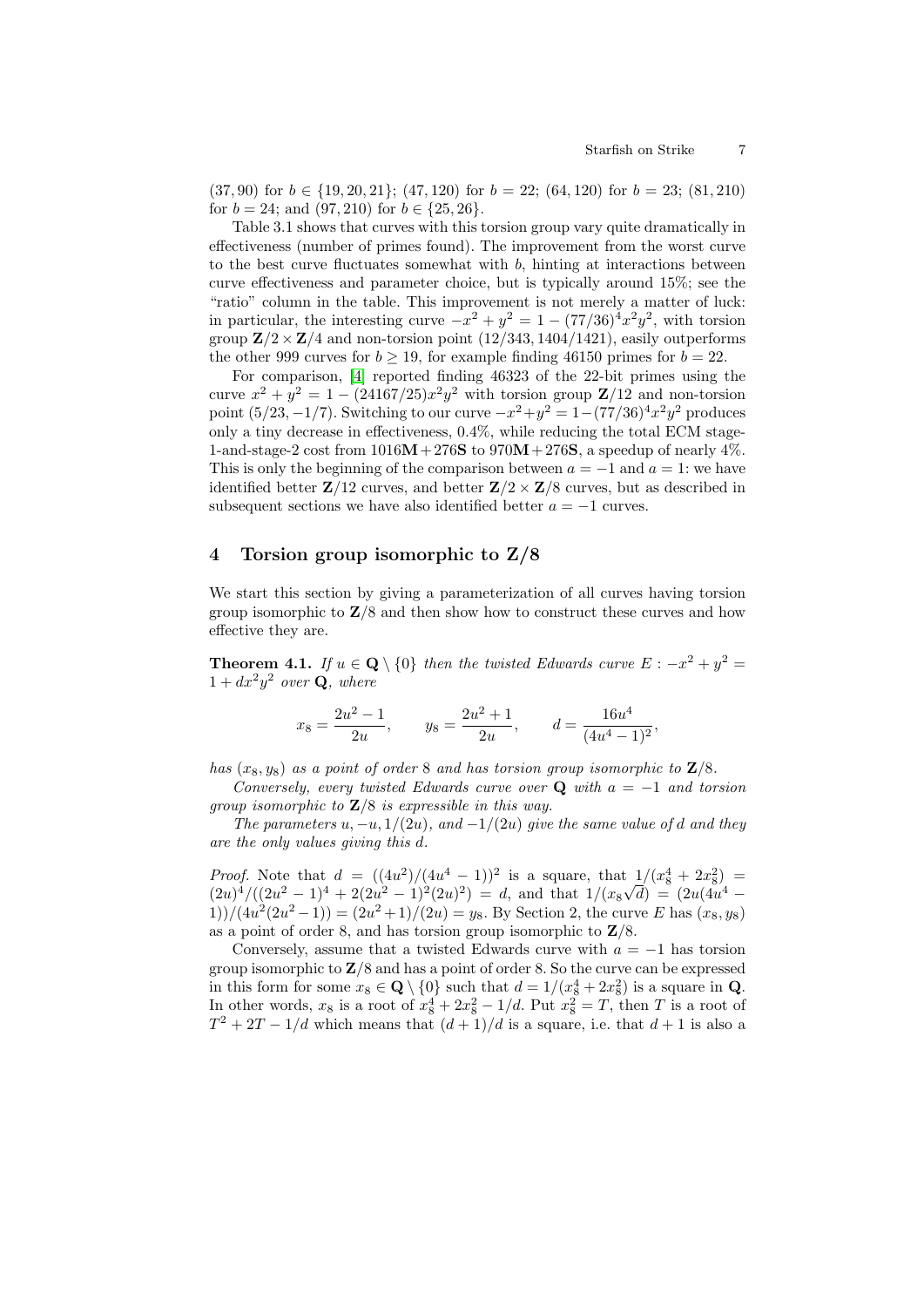square. Thus  $1, d$ , and  $d+1$  form a Pythagorean triple and can be parameterized as  $d = (r^2 - 1)^2/(2r)^2$  and  $d + 1 = (r^2 + 1)^2/(2r)^2$  for  $r \neq 0$ . The solutions for T are then  $2/(r^2-1)$  and  $-2r^2/(r^2-1)$ . Obviously only one of them can be positive for each choice of r, in particular the first one requires  $r^2 > 1$  while the second one requires  $r^2 < 1$ ; changing r to  $1/r$  changes from one value to the other and if one is a square for  $r_1$  then the other one becomes one for  $1/r_1$ ; d is left invariant by this change.

It is thus sufficient to restrict to one case, so request that  $2/(r^2-1)$  is a square in Q, i.e.  $r^2 = 2s^2 + 1$ . Define u as the slope of the line between  $(1,0)$ and  $(r, s)$ : i.e.,  $u = s/(r - 1)$ . Substitute  $s = u(r - 1)$  into  $r^2 = 2s^2 + 1$  to obtain  $r = (2u^2 + 1)/(2u^2 - 1)$ . This gives  $d = (r^2 - 1)^2/(2r)^2 = (2u^2 - 1)^2((2u^2 +$  $1)^2 - (2u^2 - 1)^2^2/(4(2u^2 + 1)^2(2u^2 - 1)^4) = 16u^4/(4u^4 - 1)^2, T = 2/(r^2 - 1) =$  $2(2u^2-1)^2/((2u^2+1)^2-(2u^2-1)^2)=(2u^2-1)^2/(4u^2)$ , i.e.  $x_8=(2u^2-1)/(2u)$ , and  $y_8 = 2u(4u^4 - 1)/((2u^2 - 1)4u^2) = (2u^2 + 1)/(2u)$ .

The numerator of  $(d(u) - d(v))$  factors as  $(u - v)(u + v)(uv - 1/2)(uv + v)$  $1/2$  $(u<sup>2</sup>+v<sup>2</sup>)(u<sup>2</sup>v<sup>2</sup>+1/4)$  showing that if v is any of the listed values  $u, -u, 1/(2u)$ , and  $-1(2u)$  then  $d(v) = d(u)$ . Conversely, if v is not one of those values then none of the factors  $u - v$ ,  $u + v$ ,  $uv - 1/2$ , and  $uv + 1/2$  are 0 so  $d(v) \neq d(u)$ . □

4.2. Finding curves with small parameters. Theorem 4.1 gives a complete parameterization of all twisted Edwards curves with  $a = -1$  and torsion subgroup isomorphic to  $\mathbb{Z}/8$ . To find such curves of rank at least 1, i.e. with some point  $(x_1, y_1)$  which is not a point of finite order, write  $u = a/b$ ,  $x_1 = (2a^2 - b^2)/e$ , and  $y_1 = (2a^2 + b^2)/f$  where  $a, b, e, f$  are non-zero integers. Then  $a, b, e, f$  satisfy

$$
((2a2 - b2)2 + e2)((2a2 + b2)2 - f2) = (2ab)4.
$$

We searched for solutions by considering a range of positive integers  $\alpha$  and inwe searched for solutions by considering a range of positive integers a and integers  $1 < b < a\sqrt{2}$ ; this ensures  $u > 1/\sqrt{2}$  which does not lose any generality by Theorem 4.1. For each  $(a, b)$  we enumerated all divisors of  $(2ab)^4$ , subtracted  $(2a^2 - b^2)^2$  from each divisor, and searched for squares. As one would expect from the degree of the equation, this search was less productive than the search in Section 3: after a comparably fast test of  $10^{10.66}$  divisors we had found just 3 curves, such as the curve  $-x^2 + y^2 = 1 + (784/2337)^2 x^2 y^2$  with non-torsion point (8/49, 2337/2303).

4.3. Infinite families. The following theorem, applied to multiples of the nontorsion point  $(4, -16)$  on the specified curve, produces infinitely many curves with positive rank and torsion group isomorphic to  $\mathbf{Z}/8$ .

**Theorem 4.4.** Let  $(r, s)$  be a rational point with  $r, s \neq 0$  and  $s \neq \pm 4r$  on the elliptic curve  $S^2 = R^3 + 48R$  over **Q**. Let  $u = 2r/s$ ,  $v = (2r^3 - s^2)/s^2$  and  $d = (16u<sup>4</sup>)/(4u<sup>4</sup> - 1)<sup>2</sup>$ . The twisted Edwards curve  $-x<sup>2</sup> + y<sup>2</sup> = 1 + dx<sup>2</sup>y<sup>2</sup>$  has torsion subgroup  $\mathbf{Z}/8$  and  $(x_1, y_1) = (2u^2, (4u^4 - 1)/v)$  as a non-torsion point.

*Proof.* The conditions on r and s ensure that d is defined and  $\neq 0, -1$ ; Theorem 4.1 shows that the torsion group equals  $\mathbf{Z}/8$ .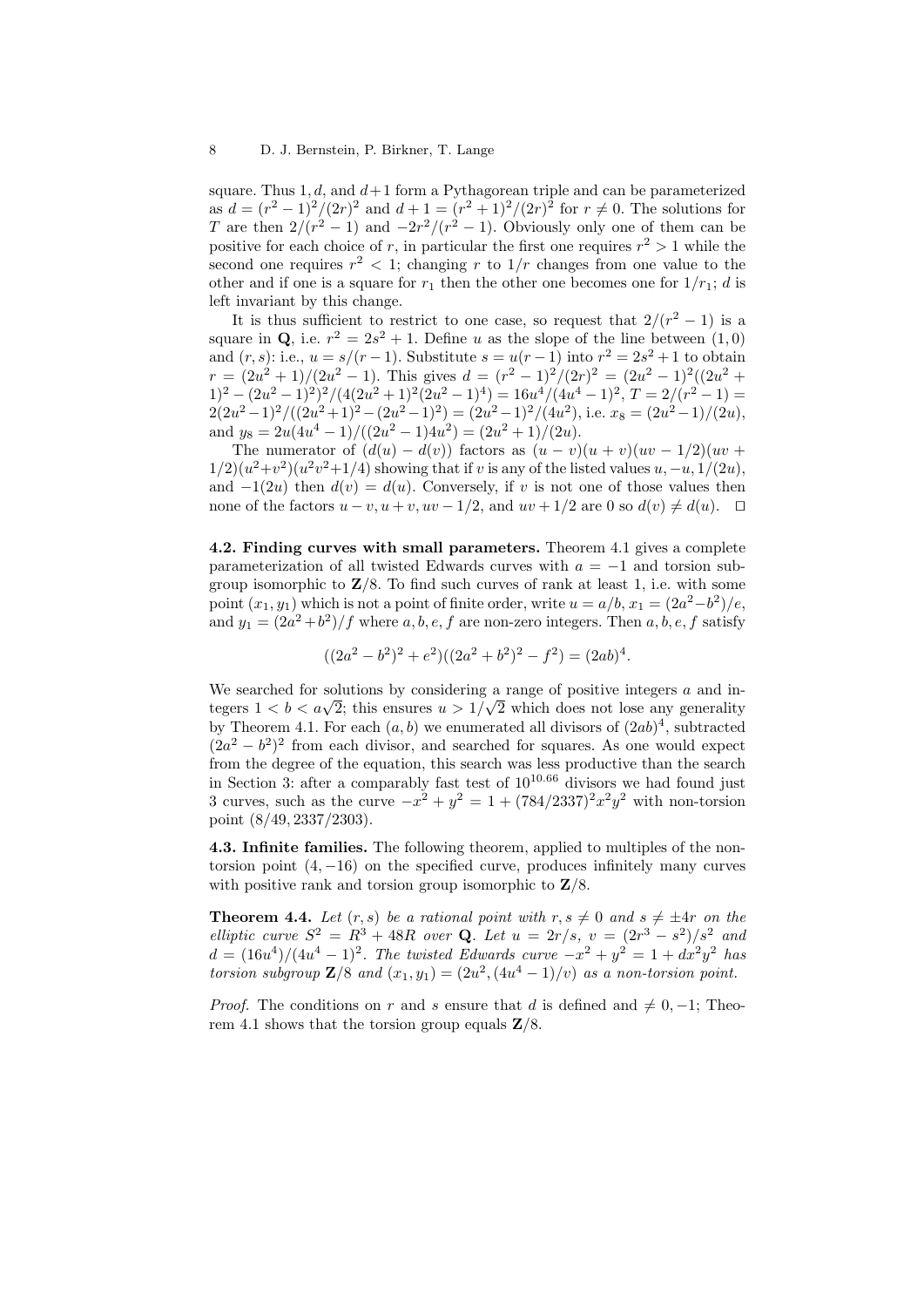#### Starfish on Strike 9

| bits | #1                                                   | #2                 | #3                     | #250                   | #500                | #750                   | #1000                                                     | ratio         |
|------|------------------------------------------------------|--------------------|------------------------|------------------------|---------------------|------------------------|-----------------------------------------------------------|---------------|
|      | $[455]$                                              | $[763]$            | $\left[903\right]$     | [580]                  | $[773]$             | [73]                   | [86]                                                      |               |
| 15   | 1113                                                 | 1108               | 1106                   | 1059                   | 1042                | 1026                   |                                                           | 973 1.14388   |
|      | [899]                                                | $[986]$            | [880]                  | $\vert\vert 641 \vert$ | [648]               | $\vert$ [269]          | $(\frac{133}{156}, \frac{697}{528})$                      |               |
| 16   | 1636                                                 | 1633               | 1626                   | 1549                   | 1523                | 1500                   |                                                           | 1397 1.17108  |
|      | 954                                                  | [985]              | $\left[314\right]$     | [830]                  | $\left[305\right]$  | $\left[641\right]$     | [23]                                                      |               |
| 17   | 2986                                                 | 2970               | 2957                   | 2878                   | 2847                | 2817                   |                                                           | 2716 1.09941  |
|      | $[583]$                                              | $[585]$            | [891]                  | 722                    | [84]                | [57]                   | [483]                                                     |               |
| 18   | 5506                                                 | 5487               | 5468                   | 5356                   |                     | 5318 5281              | 5116 1.07623                                              |               |
|      | [506]                                                | $\left[825\right]$ | [844]                  | 932                    | $\vert$ [233]       | [256]                  | $\left[32\right]$                                         |               |
| 19   | 9859                                                 | 9821               | 9813                   | 9652                   | 9603                |                        | 9551 9349 1.05455                                         |               |
|      | $(\frac{27692}{361875},\frac{362933}{352275}) [456]$ |                    | $\vert [765] \vert$    | 394                    | $\vert [466] \vert$ | $\vert\vert 565 \vert$ | [475]                                                     |               |
| 20   | 14823                                                | 14696              |                        | 14675   14432          |                     |                        | 14370 14305 14053 1.05479                                 |               |
|      | $(\frac{27692}{361875},\frac{362933}{352275}) [670]$ |                    | $\vert [904] \vert$    | $\vert [128] \vert$    | [549]               | [604]                  | [69]                                                      |               |
| 21   | 21637                                                |                    | 21499 21467            | 21157                  |                     | 21069 20983            |                                                           | 20636 1.04851 |
|      | $(\frac{27692}{361875},\frac{362933}{352275}) [903]$ |                    | $\vert [704] \vert$    | $\vert [105] \vert$    | [690]               | $\vert [801] \vert$    | $[893]$                                                   |               |
| 22   | 43760                                                | 43454              |                        |                        |                     |                        | 43411 43018 42888 42779 42331 1.03376                     |               |
|      | $(\frac{27692}{361875},\frac{362933}{352275}) [887]$ |                    | $\vert\vert 668\rvert$ | [989]                  | [555]               | [87]                   | [43]                                                      |               |
| 23   | 76798                                                | 76675              |                        | 76484 75983            |                     |                        | 75809 75640 75044 1.02337                                 |               |
|      | $(\frac{27692}{361875},\frac{362933}{352275}) [970]$ |                    | $\vert$ [554]          | $\vert [15] \vert$     | $[791]$             | $[986]$                | [47]                                                      |               |
| 24   |                                                      |                    |                        |                        |                     |                        | 176146 174926 174911 174235 173994 173767  172910 1.01871 |               |
|      | $(\frac{27692}{361875},\frac{362933}{352275}) [655]$ |                    | $\vert [713] \vert$    | 950]                   | $[176]$             | [247]                  | $\left[330\right]$                                        |               |
| 25   |                                                      |                    |                        |                        |                     |                        | 291211 289378 289365 287993 287690 287384  286355 1.01696 |               |
|      | $(\frac{27692}{361875},\frac{362933}{352275}) [793]$ |                    | $\vert [457] \vert$    | $\vert [490] \vert$    | [468]               | [585]                  | 721                                                       |               |
| 26   |                                                      |                    |                        |                        |                     |                        | 447683 443619 443432 442162 441787 441398 439094 1.01956  |               |

Table 4.1. Number of b-bit primes found by various curves having torsion group  $\mathbf{Z}/8$  and having  $a = -1$ , using standard EECM parameters. Columns are defined as in Table 3.1, except that if  $[i]$  appears in place of  $(x_1, y_1)$  then it means the curve generated by Theorem 4.4 using  $[i](4, -16)$ .

If we require  $d = (16u^4)/(4u^4 - 1)^2$  as in Theorem 4.1 and  $x_1 = 2u^2$  then  $y_1$ has to satisfy  $y_1^2 = (4u^4 - 1)^2(1+4u^4)/((4u^4 - 1)^2 - 64u^8) = (4u^4 - 1)^2/(-12u^4 +$ 1). So  $-12u^4 + 1$  must be a rational square. This leads to the elliptic curve  $v^2 = -12u^4 + 1$ , which is isomorphic to the Weierstrass curve  $C : S^2 = R^3 + 48R$ via  $u = 2R/S$  and  $v = (2R^3 - S^2)/S^2$ . Any point  $(r, s)$  on C gives a point  $(x_1, y_1) = (2u^2, (4u^4 - 1)/v)$  on the twisted Edwards curve.

Since  $u \neq 0$  also  $x_1 \neq 0$  and then  $x_8 = x_1$  implies  $2u^2 = \pm (2u^2 - 1)/(2u)$ which is excluded by  $s \neq \pm 4r$ . This means that  $(x_1, y_1)$  is different from all torsion points listed in Section 2.  $\Box$ 

4.5. Effectiveness. We tried 1000 curves having torsion group Z/8 and having  $a = -1$ , and measured their effectiveness by the procedures described in Section 3. Table 4.1 reports the results. There is again a clear curve  $#1$  whose performance cannot be explained by random fluctuation. The average effectiveness of  $\mathbb{Z}/8$  curves is higher than the average effectiveness of  $\mathbb{Z}/2 \times \mathbb{Z}/4$  curves,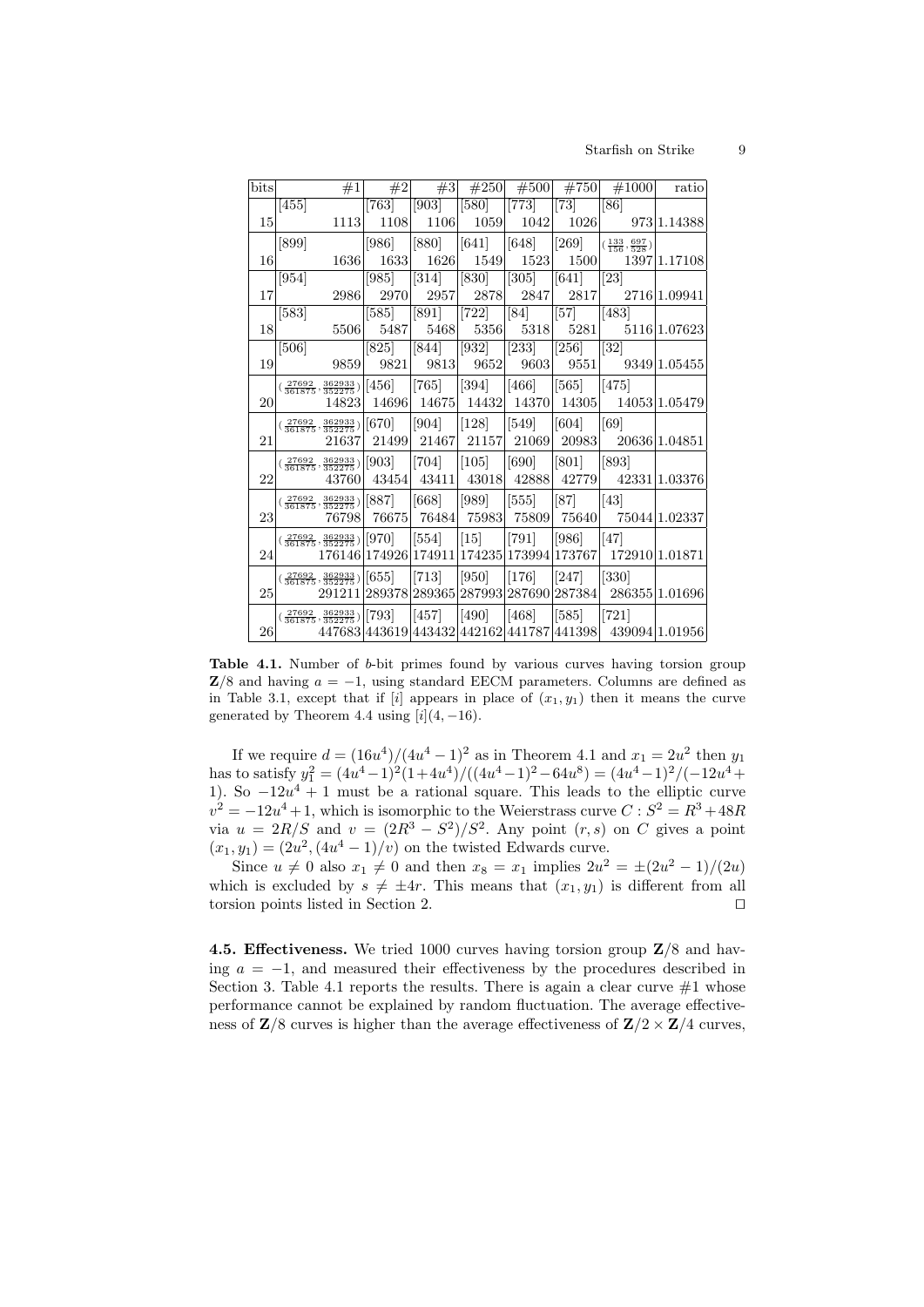but the variation is smaller, and the best  $\mathbb{Z}/8$  curve is not as good as the best  $\mathbf{Z}/2 \times \mathbf{Z}/4$  curve.

### 5 Torsion group isomorphic to Z/6

The structure of this section follows closely that of the previous one.

**Theorem 5.1.** If  $u \in \mathbf{Q} \setminus \{0, \pm 1\}$  then the twisted Edwards curve  $-x^2 + y^2 =$  $1 + dx^2y^2$  over **Q**, where

$$
x_3 = \frac{u^2 - 1}{2u}
$$
,  $y_3 = \frac{(u - 1)^2}{2u}$ ,  $d = -16 \frac{u^3(u^2 - u + 1)}{(u - 1)^6(u + 1)^2}$ ,

has  $(x_3, y_3)$  as a point of order 3 and has torsion group isomorphic to  $\mathbf{Z}/6$ . Conversely, every twisted Edwards curve over Q with  $a = -1$  and a point of order 3 arises in this way.

The parameters u and  $1/u$  give the same value of d.

−

*Proof.* For  $u \in \mathbf{Q} \setminus \{0, \pm 1\}$  the value d is defined and not equal to 0 or -1. Use  $-x_3^2 + y_3^2 = -\frac{(u^2-1)^2}{(2u)^2}$  $\frac{(u^2-1)^2}{(2u)^2} + \frac{(u-1)^4}{(2u)^2}$  $\frac{(u-1)^4}{(2u)^2} = \frac{-4u^3+8u^2-4u}{(2u)^2} = -\frac{2(u-1)^2}{2u} = -2y_3$  to see that  $(x_3, y_3)$  is a point of order 3. Further observe that

$$
\frac{2y_3+1}{x_3^2y_3^2} = -\frac{(2(u-1)^2+2u)(2u)^4}{2u(u^2-1)^2(u-1)^4} = \frac{16u^3(u^2-u+1)}{(u+1)^2(u-1)^6} = d.
$$

Furthermore  $y_3 \notin \{-2, -1/2, 0, 1\}$  since  $u \in \mathbf{Q} \setminus \{0, \pm 1\}$ . By Section 2, the twisted Edwards curve  $-x^2 + y^2 = 1 + dx^2y^2$  over **Q** has  $(x_3, y_3)$  as a point of order 3 and has torsion group isomorphic to  $\mathbf{Z}/6$ .

Conversely, let  $x_3^2 = y_3^2 + 2y_3$ , then  $1 = (y_3 + 1)^2 - x_3^2 = (y_3 + 1 - x_3)(y_3 + 1 + x_3)$ . Splitting 1 as  $u \cdot 1/u$  gives  $(y_3 + 1 + x_3) = u$  and  $(y_3 + 1 - x_3) = 1/u$  and thus  $2(y_3 + 1) = u + 1/u$  and  $2x_3 = u - 1/u$ . The value for d follows from  $d = -(2y_3 + 1)/(x_3^2y_3^2).$ 

The numerator of  $(d(u)-d(v))$  factors as  $(u-v)(uv-1)$  times a polynomial of degree 6 in  $u$  and  $v$  which does not factor over  $\mathbf{Q}$ , showing there are no other rational transformations leaving d invariant that work independently of  $u$ .  $\square$ 

#### 5.2. Finding curves with small parameters. Theorem 5.1 gives a complete parameterization of all Edwards curves with torsion group isomorphic to  $\mathbf{Z}/6$ .

Write  $u = a/b$  for integers a, b satisfying  $0 < |b| < a$ , so  $|u| > 1$  ensuring that d is defined and avoiding repetitions of d by Theorem 5.1. Define  $e = (a^2 - b^2)/x_1$ and  $f = -(a-b)^2/y_1$ , with integers  $e \neq f$ . Any solution to  $-x_1^2 + y_1^2 = 1 + dx_1^2y_1^2$ corresponds to a point  $(a, b, e, f)$  on

$$
((a2 - b2)2 + e2)((a - b)4 - f2) = (a2 + b2)3(b2 - 4ab + a2).
$$

We searched for solutions following the same strategy as in the previous sections and within  $10^{10.7}$  divisors had found 12 curves.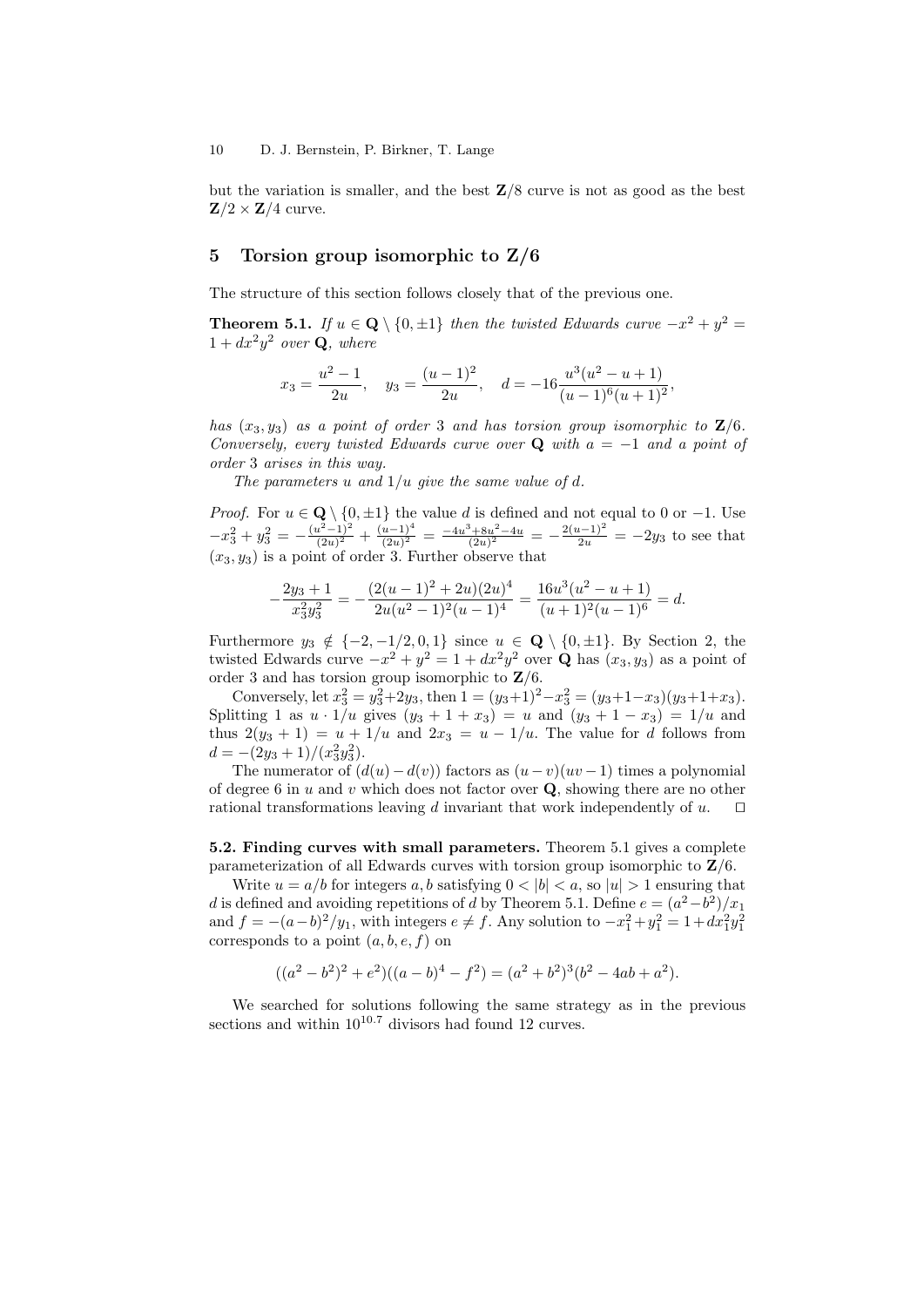<span id="page-10-5"></span><span id="page-10-1"></span>5.3. Infinite families. Suyama [\[15\]](#page-15-6) presented a rational family of Montgomery curves with torsion containing  $\mathbb{Z}/6$ . All Suyama curves can be translated to twisted Edwards curves as shown in [\[4\]](#page-14-1) but here we additionally require  $a = -1$ . We now present an elliptic family that is a subfamily of Suyama's construction and satisfies  $a = -1$ .

**Theorem 5.4.** Let  $(u, v)$  be a rational point with  $u, v \neq 0$  and  $u \neq 1/96$ ,  $1/192$ ,  $-1/384$ , 1/576 on the curve  $C: V^2 = U^3 - U^2/2304 - 5U/221184 + 1/28311552$ . Define  $\sigma = (1 - 96u)/(96u)$  and  $r = v/u^2$ . Define  $\alpha = \sigma^2 - 5$  and  $\beta = 4\sigma$ . Define  $d = (\beta + \alpha)^3(\beta - 3\alpha)/(r(\beta - \alpha))^2$ . Then the twisted Edwards curve  $-x^2 + y^2 =$  $1+dx^2y^2$  has torsion group isomorphic to  $\mathbf{Z}/6$  and a non-torsion point  $(x_1, y_1)$ with  $x_1 = \frac{2r\sigma}{((\sigma - 1)(\sigma + 5)(\sigma^2 + 5))}$  and  $y_1 = (\alpha^3 - \beta^3)/(\alpha^3 + \beta^3)$ . A point of order 3 is given by  $(x_3, y_3) = (-r/((\sigma - 1)(\sigma + 5)), (\alpha - \beta)/(\alpha + \beta)).$ 

<span id="page-10-2"></span>*Proof.* The twisted Edwards curves  $-c^2x^2 + y^2 = 1 + dx^2y^2$  and  $-\bar{x}^2 + \bar{y}^2 =$  $1 + (d/c^2)\bar{x}^2\bar{y}^2$  are isomorphic with  $\bar{x} = cx$ . By Theorem 7.6 of [\[4\]](#page-14-1) the Edwards curves corresponding to Suyama curves have  $a = (\beta - \alpha)^3 (3\alpha + \beta)$  and  $d =$  $(\beta + \alpha)^3 (\beta - 3\alpha)$ . To get an isomorphic curve with  $\alpha = -1$  we thus need that  $(\beta - \alpha)(3\alpha + \beta)$  is the negative of a rational square. Expanding gives  $3\sigma^4$  –  $8\sigma^3 - 46\sigma^2 + 40\sigma + 75 = r^2$ . This defines an elliptic curve isomorphic to C:  $V^2 = U^3 - U^2/2304 - 5U/221184 + 1/28311552$ , with  $\sigma = -(U - 1/96)/U$  and  $r = V / U^2$ . The values for  $x_1, y_1$ , and d in terms of s and t follow from  $c = r(\beta - \alpha)$ and the expressions in [\[4\]](#page-14-1).

<span id="page-10-3"></span>By the conditions on u, v all expressions are defined and  $d \neq 0, -1$ ; furthermore  $(x_1, y_1)$  does not match any of the points of finite order. To verify the statements on  $(x_3, y_3)$  observe that  $-x_3^2 + y_3^2 = 1 + dx_3^2y_3^2$  and that  $-x_3^2 + y_3^2 = -2y_3$ , showing that the point is on the curve and has order 3.  $\square$ 

The elliptic curve  $C$  from the proof has rank 1 and torsion subgroup isomorphic to  $\mathbf{Z}/2 \times \mathbf{Z}/2$ . A non-torsion point is given by  $Q = (1/192, 1/4608)$ , so  $(u, v)$ can be chosen as a multiple  $[i]Q$  of Q with  $i > 1$ . One can also add points of order 2 to these multiples; in particular,  $(1/1152, 7/55296)$  is  $-Q$  plus a point of order 2, and generates  $\sigma = 11$ , a Suyama case that has already drawn attention for being more effective than typical Suyama curves, as discussed in [\[2\]](#page-14-3).

<span id="page-10-4"></span><span id="page-10-0"></span>5.5. Effectiveness. We tried 1000 curves having torsion group  $\mathbf{Z}/6$  and having  $a = -1$ , and measured their effectiveness as in Sections 3 and 4. Table 5.1 shows that these curves are extremely effective, even better than the  $\mathbb{Z}/12$  curve measured in [\[4\]](#page-14-1). See Sections 6 and 7 for further discussion.

# 6 Effectiveness for  $Z/12$  and  $Z/2 \times Z/8$

This paper proposes that the ECM curves used to find b-bit primes should be selected by precomputing the most effective curves. Of course, this proposal is not limited to the fast  $a = -1$  curves analyzed in this paper; one can instead precompute, e.g., the most effective  $\mathbb{Z}/2 \times \mathbb{Z}/8$  curve.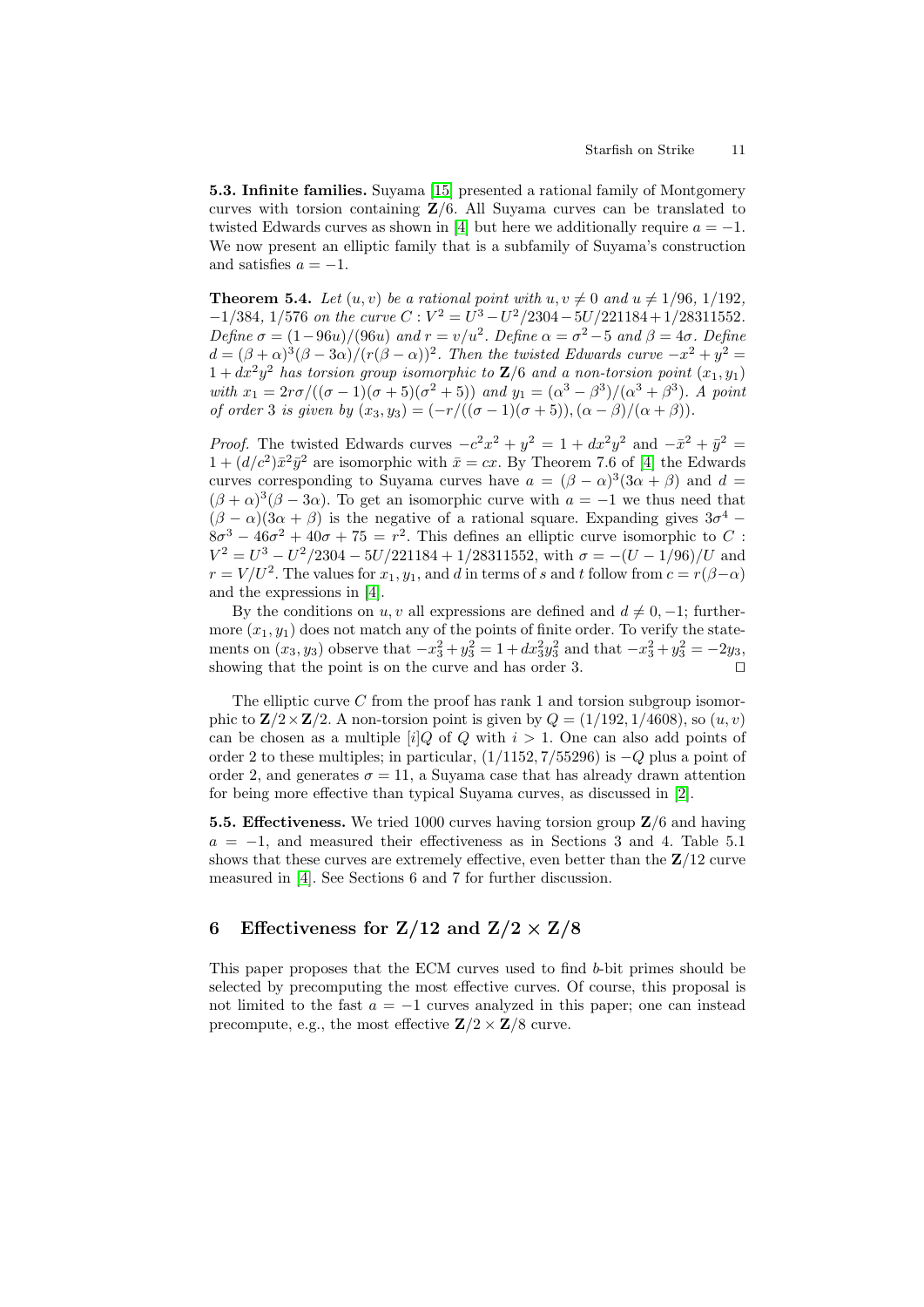| 12 | D. J. Bernstein, P. Birkner, T. Lange |  |  |
|----|---------------------------------------|--|--|
|    |                                       |  |  |

|  |  |  | bits $\begin{array}{c c c c c c c c c} \text{bits} & \#1 & \#2 & \#2 & \#250 & \#500 & \#750 & \#1000 & \text{ratio} \end{array}$                                                                                                                                                                                                                                |  |
|--|--|--|------------------------------------------------------------------------------------------------------------------------------------------------------------------------------------------------------------------------------------------------------------------------------------------------------------------------------------------------------------------|--|
|  |  |  | [58] $\begin{vmatrix} 348 \end{vmatrix}$ $\begin{vmatrix} 853 \end{vmatrix}$ $\begin{vmatrix} 850 \end{vmatrix}$ $\begin{vmatrix} 799 \end{vmatrix}$ $\begin{vmatrix} 74 \end{vmatrix}$ $\begin{vmatrix} \frac{176}{321}, \frac{2}{123} \end{vmatrix}$                                                                                                           |  |
|  |  |  |                                                                                                                                                                                                                                                                                                                                                                  |  |
|  |  |  |                                                                                                                                                                                                                                                                                                                                                                  |  |
|  |  |  | $16 $ 1779 1772 1751 1695 1677 1656 1546 1546 15071                                                                                                                                                                                                                                                                                                              |  |
|  |  |  |                                                                                                                                                                                                                                                                                                                                                                  |  |
|  |  |  | $ 17 $ 3355 3343 3341 3253 3226 3202 3010 1.11462                                                                                                                                                                                                                                                                                                                |  |
|  |  |  |                                                                                                                                                                                                                                                                                                                                                                  |  |
|  |  |  |                                                                                                                                                                                                                                                                                                                                                                  |  |
|  |  |  | $\left  \begin{bmatrix} 615 \end{bmatrix} \right  \left  \frac{825}{2752}, \frac{1521}{1504} \right  \left  \begin{bmatrix} 96 \end{bmatrix} \right  \left  \begin{bmatrix} 175 \end{bmatrix} \right  \left  \begin{bmatrix} 375 \end{bmatrix} \right  \left  \begin{bmatrix} 497 \end{bmatrix} \right  \left  \frac{864}{403}, \frac{343}{143} \right  \right $ |  |
|  |  |  | $19 \begin{array}{c c c c c} \hline 10809 & 10802 & 10771 & 10640 & 10593 & 10538 & 10301 & 1.04932 \end{array}$                                                                                                                                                                                                                                                 |  |
|  |  |  | $\begin{array}{cc}  [932] \end{array}$ $\begin{array}{cc}  [94] \end{array}$ $\begin{array}{cc}  [785] \end{array}$ $\begin{array}{cc}  [334] \end{array}$ $\begin{array}{cc}  [107] \end{array}$ $\begin{array}{cc}  [466] \end{array}$ $\begin{array}{cc} \frac{176}{321}, \frac{2}{123} \end{array}$                                                          |  |
|  |  |  | $20 $ 16328 16289 16287 16106 16037 15969 15399 1.06033                                                                                                                                                                                                                                                                                                          |  |
|  |  |  | $\left  \left( \frac{825}{2752}, \frac{1521}{1504} \right) \right  [982] \right  \left[ 265 \right] \left[ 194 \right] \left[ 669 \right] \left[ 869 \right] \left[ \left( \frac{749}{3420}, \frac{17199}{122324} \right) \right]$                                                                                                                               |  |
|  |  |  |                                                                                                                                                                                                                                                                                                                                                                  |  |
|  |  |  | $\frac{336}{527}, \frac{80}{67}$ $\frac{825}{2752}, \frac{1521}{1504}$ $\left[\frac{306}{30}\right]$ $\left[\frac{565}{3}\right]$ $\left[\frac{960}{474}\right]$ $\left[\frac{147}{1696}, \frac{14336}{10229}\right]$                                                                                                                                            |  |
|  |  |  | $22 \begin{array}{c c c c c c c c} \hline & 48324 & 48378 & 48357 & 47982 & 47867 & 47749 & & 45828 & 1.05665 \\\hline \end{array}$                                                                                                                                                                                                                              |  |
|  |  |  | $\frac{336}{527}, \frac{80}{67}$ [604] [879] [861] [658] [3] $\frac{864}{403}, \frac{343}{143}$                                                                                                                                                                                                                                                                  |  |
|  |  |  | $23$ 83943 83417 83360 82907 82755 82593 81114 1.03488                                                                                                                                                                                                                                                                                                           |  |
|  |  |  | $\left  \left( \frac{825}{2752}, \frac{1521}{1504} \right) \right  [119] \right  [90] \left  [618] \right  [728] \left  [513] \right  \left  \left( \frac{147}{1696}, \frac{14336}{10229} \right) \right $                                                                                                                                                       |  |
|  |  |  | $24$ 193069 192831 192667 191776 191526 191288 188198 1.02588                                                                                                                                                                                                                                                                                                    |  |
|  |  |  | $\left  \left( \frac{825}{2752}, \frac{1521}{1504} \right) \right  [290] \right  \left[ 149 \right] \left[ 453 \right] \left[ 708 \right] \left[ 217 \right] \left[ \left( \frac{176}{321}, \frac{2}{123} \right) \right]$                                                                                                                                       |  |
|  |  |  | $25$ 318865 318680 318605 317555 317228 316924 311394 1.02399                                                                                                                                                                                                                                                                                                    |  |
|  |  |  | $\left  \left( \frac{825}{2752}, \frac{1521}{1504} \right) \right  \left( \frac{336}{527}, \frac{80}{67} \right) \right  [337] = [303] = [198] = [577] = \left  \left( \frac{176}{321}, \frac{2}{123} \right) \right $                                                                                                                                           |  |
|  |  |  | $26$ 493470 493015 492320 490886 490477 490104 480263 1.02750                                                                                                                                                                                                                                                                                                    |  |

Table 5.1. Number of b-bit primes found by various curves having torsion group  $\mathbf{Z}/6$  and having  $a = -1$ , using standard EECM parameters. Columns are defined as in Table 3.1, except that if  $[i]$  appears in place of  $(x_1, y_1)$  then it means the curve generated by Theorem 5.4 from  $[i](1/192, 1/4608)$ .

<span id="page-11-2"></span><span id="page-11-1"></span><span id="page-11-0"></span>We carried out computations for 1000 curves having  $\mathbf{Z}/2 \times \mathbf{Z}/8$  torsion with  $a = 1$ , and 1000 curves having  $\mathbf{Z}/12$  torsion with  $a = 1$ . For  $\mathbf{Z}/2 \times \mathbf{Z}/8$  we used 975 curves from the (rank-1 elliptic) Atkin–Morain family [\[1\]](#page-14-5), translated to Edwards form in [\[4,](#page-14-1) Theorem 7.3], and 25 small-coefficient curves from [\[4,](#page-14-1) Section 8. For  $\mathbb{Z}/12$  we used 922 curves from a (rank-1 elliptic) family introduced by Montgomery in [\[12\]](#page-15-4), translated analogously to Edwards form, and 78 smallcoefficient curves from [\[4,](#page-14-1) Section 8].

<span id="page-11-5"></span><span id="page-11-3"></span>The results appear in Tables 6.1 and 6.2. It is clear from the tables that  $\mathbb{Z}/12$  $a = 1$  is very close in effectiveness to  $\mathbf{Z}/6$   $a = -1$ , while  $\mathbf{Z}/2 \times \mathbf{Z}/8$   $a = 1$  is noticeably worse: for example, the median  $\mathbb{Z}/2 \times \mathbb{Z}/8$  curve finds 46501 22-bit primes, the median  $\mathbb{Z}/12$  curve finds 47521 22-bit primes, and the median  $\mathbb{Z}/6$ curve finds 47687 22-bit primes.

<span id="page-11-4"></span>Recall that the small-coefficient  $\mathbb{Z}/12$  curve measured in [\[4\]](#page-14-1) finds only 46323 22-bit primes. The  $\mathbb{Z}/12$  median reported here is dominated by the infinite family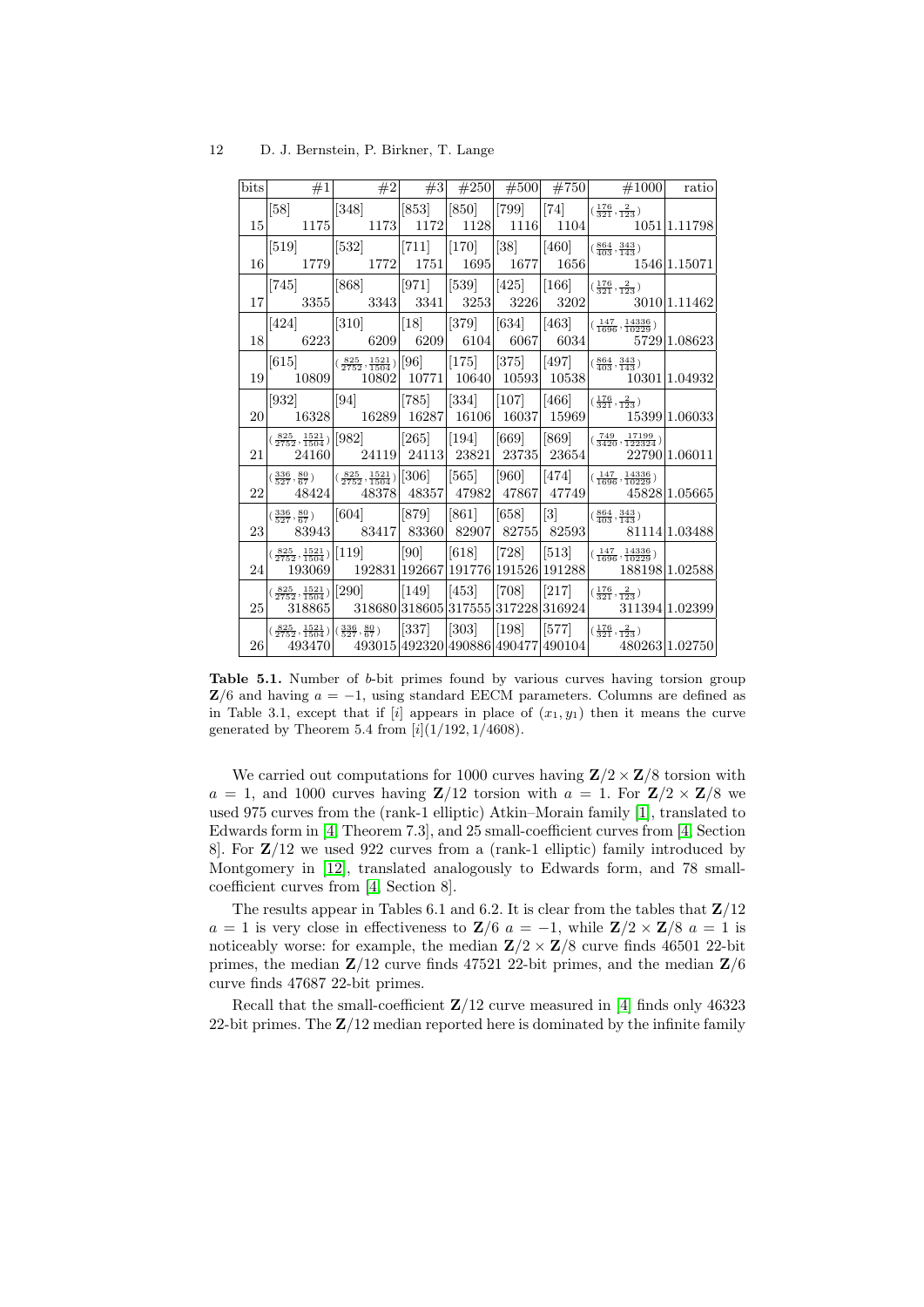#### Starfish on Strike 13

| $_{\text{bits}}$ | #1                                           | #2                 | #3                             | #250       | #500               | #750    | $\#1000$                                                                                                                                                                         | ratio          |
|------------------|----------------------------------------------|--------------------|--------------------------------|------------|--------------------|---------|----------------------------------------------------------------------------------------------------------------------------------------------------------------------------------|----------------|
|                  | 792                                          | [921]              | [389]                          | <b>364</b> | [647]              | [608]   | $(\frac{29573281}{31533721}, \frac{29573281}{79031041})$                                                                                                                         |                |
| 15               | 1165                                         | 1164               | 1163                           | 1112       | 1096               | 1082    |                                                                                                                                                                                  | 1014 1.14892   |
|                  | [642]                                        | [915]              | [855]                          | [537]      | $\left[532\right]$ | $[467]$ | $(\frac{305}{851},\frac{305}{319})$                                                                                                                                              |                |
| 16               | 1726                                         | 1723               | 1716                           | 1653       | 1634               | 1612    |                                                                                                                                                                                  | 1506 1.14608   |
|                  | [920]                                        | [931]              | [908]                          | [694]      | [929]              | $[103]$ | $(\frac{89623}{51987}, \frac{33019}{31961})$                                                                                                                                     |                |
| 17               | 3176                                         | 3163               | 3161                           | 3045       | 3016               | 2988    |                                                                                                                                                                                  | 2838 1.11910   |
|                  | [758]                                        | [22]               | [906]                          | [868]      | [297]              | $[392]$ | $(\frac{4913}{377}, \frac{51}{19})$                                                                                                                                              |                |
| 18               | 5804                                         | 5781               | 5779                           | 5665       | 5630               | 5588    |                                                                                                                                                                                  | 5298 1.09551   |
|                  | 955                                          | [370]              | $\left\lceil 871 \right\rceil$ | [564]      | [700]              | [747]   | $[2] % \includegraphics[width=1\textwidth]{images/TrDiM-Architecture.png} \caption{The figure shows the number of parameters in the left and right.} \label{TrDiM-Architecture}$ |                |
| 19               | 10644                                        | 10635              | 10625                          | 10439      | 10384              | 10333   |                                                                                                                                                                                  | 10046 1.05953  |
|                  | [942]                                        | $\left[350\right]$ | [707]                          | [654]      | $[426]$            | [596]   | $(\frac{1025}{1032},\frac{41}{265})$                                                                                                                                             |                |
| 20               | 15980                                        | 15893              | 15870                          | 15668      | 15607              | 15538   |                                                                                                                                                                                  | 15096 1.05856  |
|                  | [943]                                        | $\left[316\right]$ | [369]                          | [43]       | [764]              | [443]   | $(\frac{1009}{15801}, \frac{41369}{41441})$                                                                                                                                      |                |
| 21               | 23369                                        | 23354              | 23347                          | 23081      | 22998              | 22903   |                                                                                                                                                                                  | 22070 1.05886  |
|                  | 846                                          | [724]              | [869]                          | [743]      | [430]              | [46]    | $\frac{86866}{18259}, \frac{8481}{4001}$ )                                                                                                                                       |                |
| 22               | 46990                                        | 46977              | 46964                          | 46620      | 46501              | 46377   |                                                                                                                                                                                  | 45299 1.03733  |
|                  | [972]                                        | [590]              | [261]                          | [483]      | [367]              | [919]   | $(\frac{18096}{9793}, \frac{62959}{30191})$                                                                                                                                      |                |
| 23               | 83712                                        | 83706              | 83691                          | 83181      | 83005              | 82828   |                                                                                                                                                                                  | 81505 1.02708  |
|                  | [95]                                         | <sup>[485]</sup>   | [950]                          | [637]      | 239                | 116     | $\frac{29573281}{31533721},\frac{29573281}{79031041})$                                                                                                                           |                |
|                  | 24 189700 189678 189660                      |                    |                                | 188973     | 188724             | 188502  |                                                                                                                                                                                  | 185854 1.02069 |
|                  | 657                                          | [723]              | [667]                          | [938]      | [629]              | [328]   | $(\frac{7825}{12866}, \frac{22223}{27025})$                                                                                                                                      |                |
| 25               | 313857                                       |                    | 313718 313600                  | 312577     | 312253             | 311942  |                                                                                                                                                                                  | 308060 1.01882 |
|                  | 594                                          | 269                | [638]                          | 801        | [887]              | [631]   | $(\frac{28577}{34343},\frac{527}{943})$                                                                                                                                          |                |
|                  | 26 483474 483440 483431 482285 481868 481471 |                    |                                |            |                    |         |                                                                                                                                                                                  | 474443 1.01903 |

**Table 6.1.** Number of  $b$ -bit primes found by various curves having torsion group  $\mathbb{Z}/2 \times \mathbb{Z}/8$  and having  $a = 1$ , using standard EECM parameters. Columns are defined as in Table 3.1.

<span id="page-12-0"></span>of  $\mathbb{Z}/12$  curves, and it turns out that the average curves in that family are more effective than most of the small-coefficient  $\mathbb{Z}/12$  curves. A similar effect occurs for  $\mathbb{Z}/2 \times \mathbb{Z}/8$ . Countering this effect is a speedup mentioned in [\[4\]](#page-14-1): additions of small-coefficient base points are much faster than additions of general points. In this paper we ignore this speedup and count multiplications by small coefficients as if they were as expensive as full multiplications.

# 7 Comparison

<span id="page-12-1"></span>Among all of the 5000 curves measured here, the overall winner in effectiveness for 22-bit primes is the curve  $-x^2 + y^2 = 1 - (6517/196608)x^2y^2$ , with torsion group  $\mathbb{Z}/6$  and non-torsion point  $(336/527, 80/67)$ . The runner-up for 22-bit primes is the curve  $-x^2 + y^2 = 1 - (13312/18225)x^2y^2$ , with torsion group  $\mathbb{Z}/6$  and non-torsion point (825/2752, 1521/1504). Compared to the  $\mathbb{Z}/12$  curve measured in [\[4\]](#page-14-1), both of these curves find  $4\%$  more primes and gain a further  $4\%$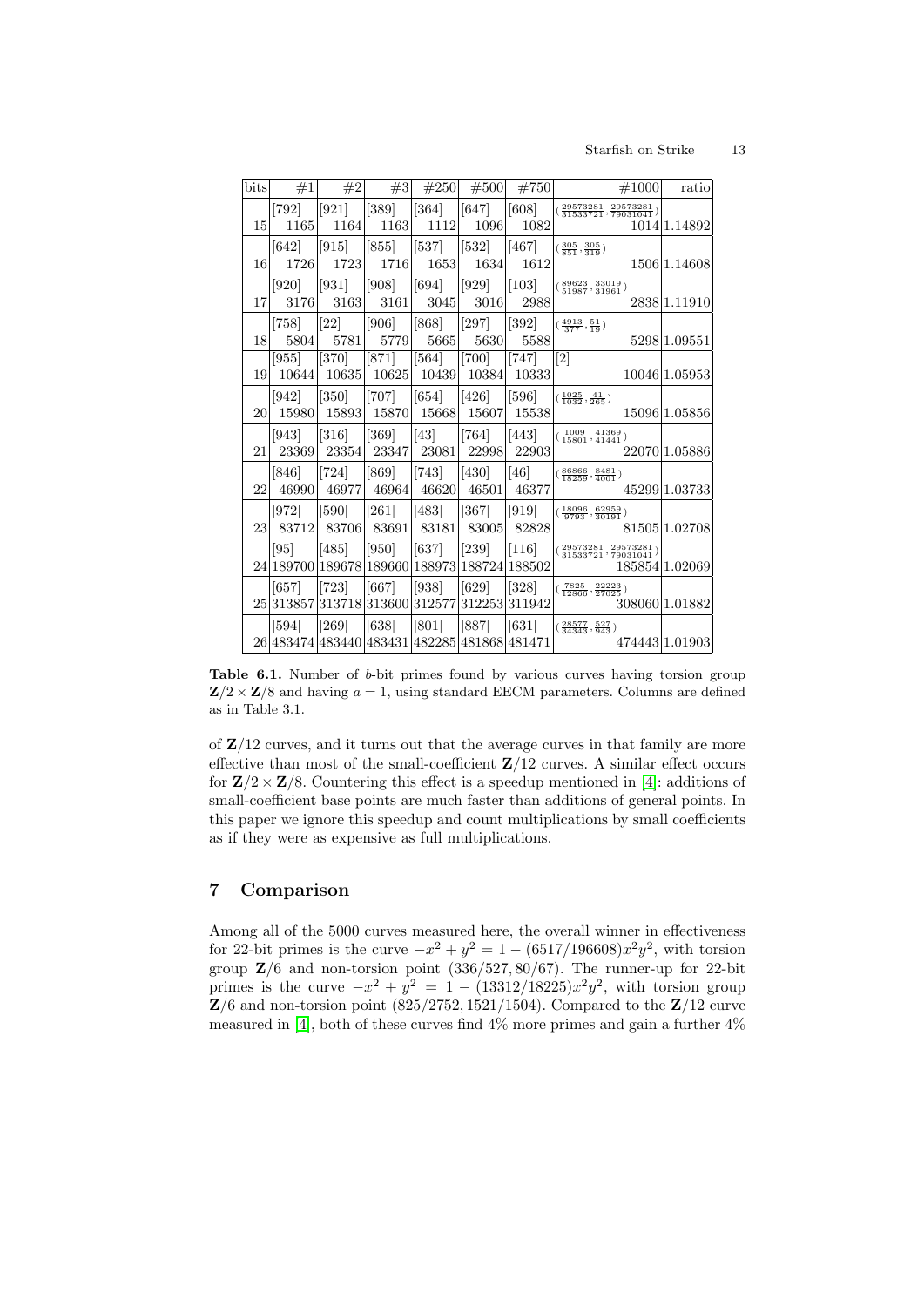| bits | $#1$ $#2$ $#3$                                                                                                                                                                                  |  |                                                                         |                     | $\#250$ $\#500$ $\#750$ $\#1000$ ratio                                                                                                                                  |                |
|------|-------------------------------------------------------------------------------------------------------------------------------------------------------------------------------------------------|--|-------------------------------------------------------------------------|---------------------|-------------------------------------------------------------------------------------------------------------------------------------------------------------------------|----------------|
|      | $[636]$ $[872]$ $[840]$ $[516]$ $[539]$ $[218]$                                                                                                                                                 |  |                                                                         |                     | $(\frac{1159}{191}, \frac{3971}{33239})$                                                                                                                                |                |
|      |                                                                                                                                                                                                 |  |                                                                         |                     | $\begin{array}{ c c c c c c c c c } \hline 1208 & 1206 & 1206 & 1158 & 1141 & 1120 & & & 1039 & 1.16266 \ \hline \end{array}$                                           |                |
|      |                                                                                                                                                                                                 |  |                                                                         |                     | $[903]$ $[884]$ $[662]$ $[385]$ $[684]$ $[170]$ $(\frac{514917}{463733}, \frac{507}{277})$                                                                              |                |
|      |                                                                                                                                                                                                 |  |                                                                         |                     |                                                                                                                                                                         |                |
|      |                                                                                                                                                                                                 |  |                                                                         |                     | [780] $ 893 $ $ 850 $ $ 686 $ $ 172 $ $ 15 $ $ (\frac{424}{18299}, \frac{316}{34075})$ $ $                                                                              |                |
|      |                                                                                                                                                                                                 |  |                                                                         |                     |                                                                                                                                                                         |                |
|      |                                                                                                                                                                                                 |  |                                                                         |                     | $\overline{[878]} \qquad  [671] \qquad  [666] \qquad  [678] \qquad  [99] \qquad  [82] \qquad  (\frac{2511}{4931}, \frac{549}{3301}) \qquad  $                           |                |
|      |                                                                                                                                                                                                 |  |                                                                         |                     |                                                                                                                                                                         |                |
|      |                                                                                                                                                                                                 |  |                                                                         |                     | $[799] \qquad \big  [918] \qquad \big  [696] \qquad \big  [203] \quad \big  [539] \quad \big  [253] \quad \big  (\frac{2223}{1165}, \frac{3887}{4055})$                 |                |
|      |                                                                                                                                                                                                 |  |                                                                         |                     |                                                                                                                                                                         |                |
|      |                                                                                                                                                                                                 |  |                                                                         |                     | $[918] \qquad \big  [811] \qquad \big  [719] \qquad \big  [536] \quad \big  [165] \quad \big  [441] \quad \big  (\frac{1817}{4267}, \frac{2401}{10081})$                |                |
|      |                                                                                                                                                                                                 |  |                                                                         |                     | $20\big  \quad 16276 \big  \quad 16275 \big  \quad 16273 \big  \quad 16052 \big  \quad 15977 \big  \quad 15890 \big  \qquad \qquad 15313 \big  1.06289$                 |                |
|      |                                                                                                                                                                                                 |  |                                                                         |                     | $[772]$ $ [663]$ $(\frac{285}{293}, \frac{153}{569}) [386]$ $ [449]$ $ [737]$ $ (\frac{15375}{31217}, \frac{149609}{124766}) $                                          |                |
|      |                                                                                                                                                                                                 |  |                                                                         |                     | $21 \mid 23991 \mid 23970 \mid 23965 \mid 23687 \mid 23590 \mid 23476 \mid 22714 \mid 1.05622$                                                                          |                |
|      | $[861]$ $[400]$ $[648]$ $[923]$ $[421]$ $[11]$                                                                                                                                                  |  |                                                                         |                     | $\left( \frac{4272}{3007397}, \frac{80}{323} \right)$                                                                                                                   |                |
| 22   |                                                                                                                                                                                                 |  |                                                                         |                     | $\left. 48076 \right  \quad \left. 48028 \right  \quad 48020 \right  \left. 47651 \right  \left. 47521 \right  \left. 47367 \right  \quad \left. 45987 \right  1.04543$ |                |
|      | $\left  \left( \frac{1856}{1735}, \frac{396}{445} \right) \right  [662] \qquad \left  [888] \qquad \left  [799] \quad \left  [858] \quad \right  [695] \right $                                 |  |                                                                         |                     | $\left( \frac{217}{2687}, \frac{8649}{8599} \right)$                                                                                                                    |                |
|      |                                                                                                                                                                                                 |  |                                                                         |                     | $\begin{array}{ c c c c c c c c } \hline 23 & 83563 & 83242 & 83196 & 82643 & 82439 & 82260 & & & 80858 & 1.03345 \ \hline \end{array}$                                 |                |
|      | $\left  \left( \frac{285}{293}, \frac{153}{569} \right) \right  \left[ 705 \right] \qquad \left  \left[ 673 \right] \qquad \left  \left[ 275 \right] \right  \left  \left[ 161 \right] \right $ |  |                                                                         | [907]               | $\left( \frac{31293}{105533}, \frac{160003}{307178} \right)$                                                                                                            |                |
|      |                                                                                                                                                                                                 |  |                                                                         |                     | $24$ 192256 191836 191693 190997 190725 190459 187647 1.02456                                                                                                           |                |
|      | $\frac{(285}{293}, \frac{153}{569})$ [556] [575] [371]                                                                                                                                          |  | [463]                                                                   | $\vert [457] \vert$ | $\left( \frac{192061}{196355}, \frac{2775125}{13288277} \right)$                                                                                                        |                |
|      | $25\begin{array}{ c c c c c } \hline 317527 & 317372 & 317368 & 316185 & 315835 & 315485 \ \hline \end{array}$                                                                                  |  |                                                                         |                     |                                                                                                                                                                         | 310830 1.02155 |
|      | $\left  \left( \frac{285}{293}, \frac{153}{569} \right) \right  \left( \frac{1856}{1735}, \frac{396}{445} \right) \right  [85] \qquad \left  [865] \right $                                     |  | $\begin{bmatrix} 695 \end{bmatrix}$ $\begin{bmatrix} 278 \end{bmatrix}$ |                     | $\left( \frac{2349}{199}, \frac{11907}{21733} \right)$                                                                                                                  |                |
|      |                                                                                                                                                                                                 |  |                                                                         |                     | $26\begin{vmatrix} 26 & 491042 & 490405 \\ 490405 & 489815 & 488399 & 487954 & 487484 \end{vmatrix}$ 480509 1.02192                                                     |                |

Table 6.2. Number of b-bit primes found by various curves having torsion group  $\mathbb{Z}/12$  and having  $a = 1$ , using standard EECM parameters. Columns are defined as in Table 3.1.

from the  $a = -1$  speedup, for an overall improvement of 8% in price-performance ratio. Our best  $\mathbb{Z}/12$  curves close only about half of the gap.

It is easy to point to algebraic reasons for the effectiveness of  $\mathbf{Z}/6$   $a = -1$ curves. Like all Suyama curves these curves have order divisible by 12 modulo any prime. For primes  $p \in 1 + 4\mathbb{Z}$  more is true, thanks to  $a = -1$ : the point  $(\sqrt{-1},0)$  is defined over  $\mathbf{F}_p$  and has order 4; if d is a square then there are extra points of order 2 and 4; and if  $d$  is a 4th power then there is full 4-torsion. These reasons suggest that the  $\mathbb{Z}/6$  curves with  $a = -1$  are more effective than most Suyama curves, and as effective as  $\mathbb{Z}/12$  curves, but do not explain why the curves are *more effective* than  $\mathbb{Z}/12$  curves.

<span id="page-13-1"></span><span id="page-13-0"></span>Figure 7.1 plots the price-performance ratio of all 5000 curves for  $b = 15$ ; the number of multiplications per prime found (but counting all multiplications in stage 1 and stage 2 even for primes that actually skip stage 2), as in [\[4\]](#page-14-1). Figures 7.2, 7.3, and 7.4 plot data for b ∈ {15, 16, 17, 18, 19, 20, 21, 22, 23, 24, 25, 26}. These plots are directly comparable to the "ratio" column in [\[4,](#page-14-1) Table 10.1],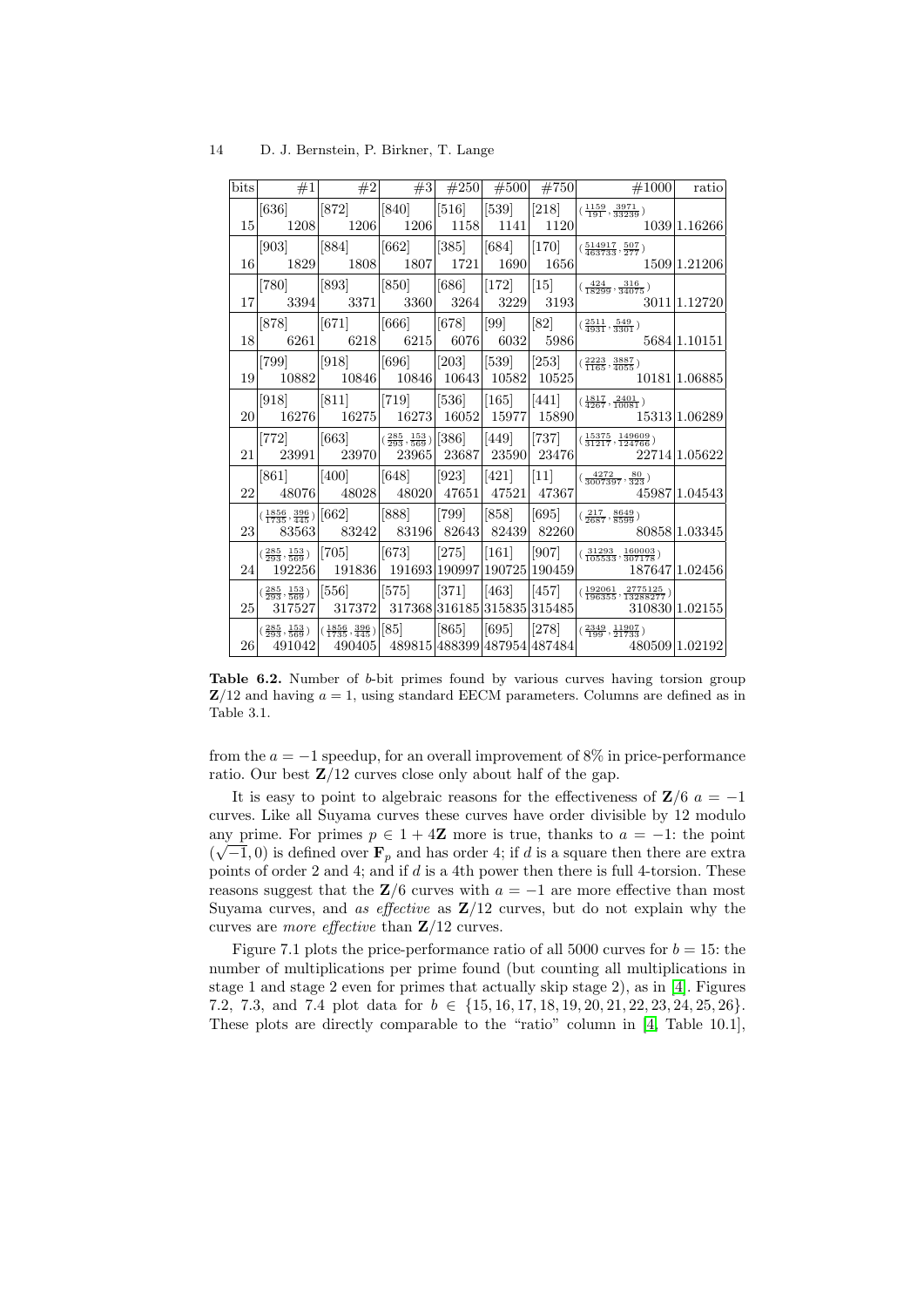reporting (e.g.) 1519.3 multiplications for  $b = 18$  and 3914.1 multiplications for  $b = 22$ . The "bumps" on the sides of several graphs are not random: they illustrate the family effects mentioned above.

7.1. Further computations. We plan to extend our precomputations to other choices of EECM-MPFQ parameters  $(B_1, d_1)$ , to larger values of b, and to a larger pool of curves for each b. We expect that our continuing computations will gradually identify better and better curves for each b, mostly by luck for smaller values of b but also by locating special curves such as  $-x^2 + y^2 =$  $1 - (13312/18225)x^2y^2$ . Rather than constantly updating this paper we will maintain a web page showing the best results. Some of the other  $\mathbb{Z}/2 \times \mathbb{Z}/8$ families listed in [\[13\]](#page-15-5) have rank 1; our guess is that none of the families will be competitive with  $\mathbb{Z}/6$  but we plan to check this through computation.

<span id="page-14-7"></span>Note that each of the curves we consider can be efficiently computed modulo any desired  $n$ . The expense of this computation is at most the cost of a small number of additions (modulo  $n$ ) on a parameterizing elliptic curve. This cost is noticeable only for very small  $b$ ; it decreases rapidly as  $b$  increases.

ECM is normally applied as part of a series of computations: typically  $p-1$ , then  $p + 1$ , then one ECM curve, then another ECM curve, etc. We plan to compute the best ECM curve for primes not found by the  $p-1$  method, the best ECM curve for primes not found by the first curve, etc. Note that there are some known correlations between ECM curves; for example, Z/12 prefers to find primes in  $1 + 3\mathbb{Z}$ , while  $\mathbb{Z}/2 \times \mathbb{Z}/8$  prefers to find primes in  $2 + 3\mathbb{Z}$ . Our greedy approach might not be optimal but we expect it to produce noticeably better ECM sequences than choosing curves independently.

### References

- <span id="page-14-5"></span>[1] A. O. L. Atkin, François Morain, *Finding suitable curves for the elliptic curve* method of factorization, Mathematics of Computation 60 (1993), 399–405. ISSN 0025–5718. MR 93k:11115. URL: [http://www.lix.polytechnique.fr/~morain/](http://www.lix.polytechnique.fr/~morain/Articles/articles.english.html) [Articles/articles.english.html](http://www.lix.polytechnique.fr/~morain/Articles/articles.english.html). Citations in this document: §[6](#page-11-0).
- <span id="page-14-3"></span>[2] Răzvan Bărbulescu, Familles de courbes adaptées à la factorisation des entiers (2009). URL: [http://hal.inria.fr/inria-00419218/PDF/Familles\\_version2.](http://hal.inria.fr/inria-00419218/PDF/Familles_version2.pdf) [pdf](http://hal.inria.fr/inria-00419218/PDF/Familles_version2.pdf). Citations in this document: §[1.3,](#page-2-0) §[5.3.](#page-10-0)
- <span id="page-14-8"></span><span id="page-14-2"></span>[3] Daniel J. Bernstein, Peter Birkner, Marc Joye, Tanja Lange, Christiane Peters, Twisted Edwards curves, in Africacrypt 2008 [\[16\]](#page-15-7) (2008), 389–405. URL: [http://](http://eprint.iacr.org/2008/013) [eprint.iacr.org/2008/013](http://eprint.iacr.org/2008/013). Citations in this document: §[1.1](#page-1-0).
- <span id="page-14-1"></span>[4] Daniel J. Bernstein, Peter Birkner, Tanja Lange, Christiane Peters, ECM using Edwards curves (24 Jan 2010 version) (2010). URL: [http://eprint.iacr.org/](http://eprint.iacr.org/2008/016) [2008/016](http://eprint.iacr.org/2008/016). Citations in this document: §[1.1](#page-1-1), §[1.1](#page-1-2), §[1.1](#page-2-1), §[1.1](#page-2-2), §[1.1](#page-2-3), §[1.2](#page-2-4), §[2](#page-3-0), §[3.4](#page-5-0), §[3.4,](#page-5-1) §[3.4,](#page-6-0) §[5.3,](#page-10-1) §[5.3,](#page-10-2) §[5.3,](#page-10-3) §[5.5,](#page-10-4) §[6,](#page-11-1) §[6](#page-11-2), §[6,](#page-11-3) §[6,](#page-11-4) §[6](#page-12-0), §[7,](#page-12-1) §[7,](#page-13-0) §[7](#page-13-1).
- <span id="page-14-6"></span><span id="page-14-0"></span>[5] Daniel J. Bernstein, Tanja Lange, Faster addition and doubling on elliptic curves, in Asiacrypt 2007 [\[10\]](#page-15-8) (2007), 29–50. URL: [http://cr.yp.to/papers.](http://cr.yp.to/papers.html#newelliptic) [html#newelliptic](http://cr.yp.to/papers.html#newelliptic). Citations in this document: §[1.1.](#page-0-0)
- <span id="page-14-4"></span>[6] Daniel J. Bernstein, Tanja Lange, A complete set of addition laws for incomplete Edwards curves (2009). URL: <http://eprint.iacr.org/2009/580>. Citations in this document: §[2.](#page-3-1)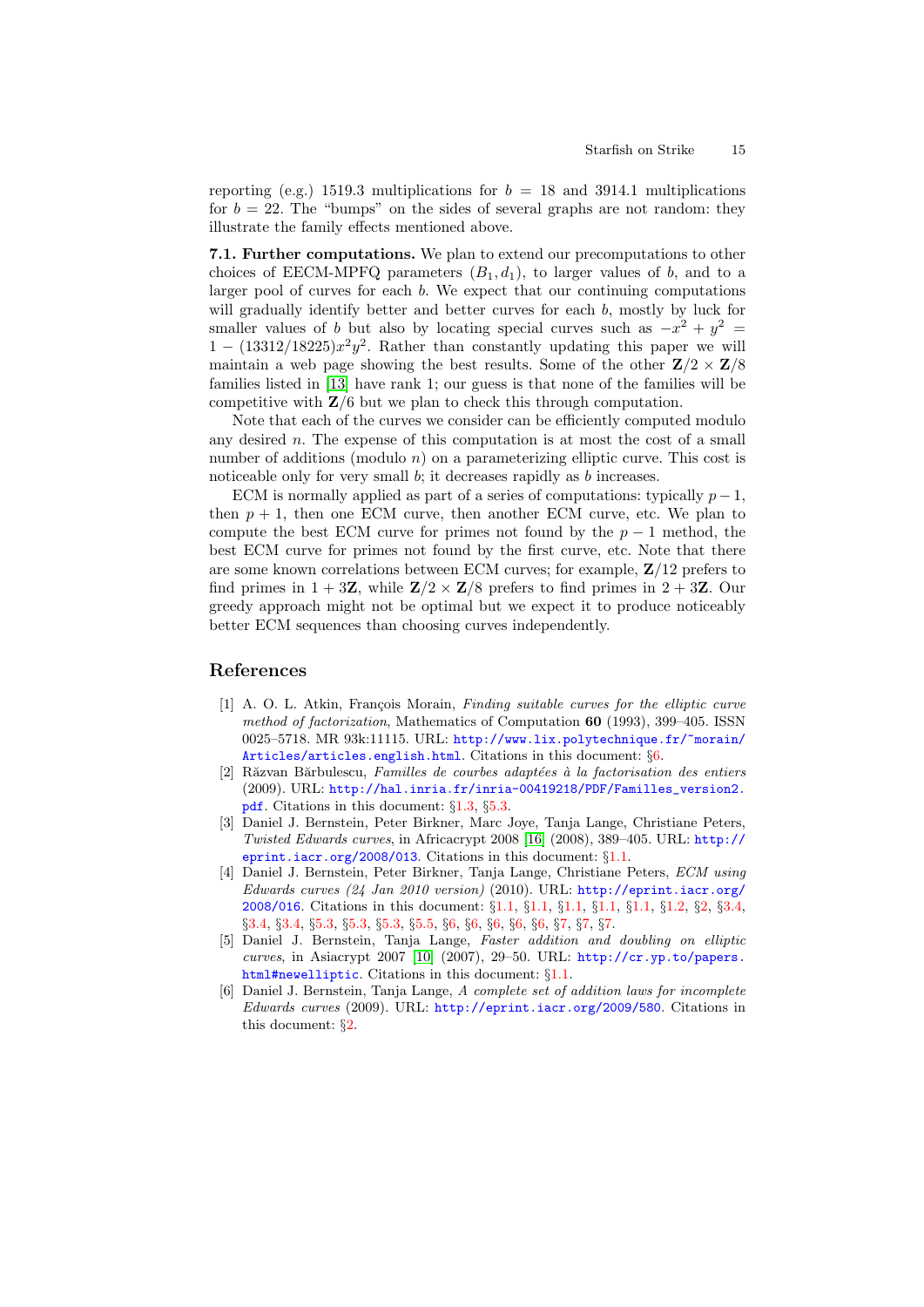#### 16 D. J. Bernstein, P. Birkner, T. Lange

- <span id="page-15-1"></span>[7] Harold M. Edwards, A normal form for elliptic curves, Bulletin of the American Mathematical Society 44 (2007), 393–422. URL: [http://www.ams.org/](http://www.ams.org/bull/2007-44-03/S0273-0979-07-01153-6/home.html) [bull/2007-44-03/S0273-0979-07-01153-6/home.html](http://www.ams.org/bull/2007-44-03/S0273-0979-07-01153-6/home.html). Citations in this document: §[1.1.](#page-0-1)
- <span id="page-15-13"></span>[8] Florian Hess, Sebastian Pauli, Michael E. Pohst (editors), Algorithmic number theory, proceedings of the 7th international symposium (ANTS-VII) held at the Technische Universität Berlin, Berlin, July 23–28, 2006, Lecture Notes in Computer Science, 4076, Springer, Berlin, 2006. ISBN 3-540-36075-1. MR 2007h:11001. See [\[17](#page-15-9)].
- <span id="page-15-12"></span><span id="page-15-3"></span>[9] Huseyin Hisil, Kenneth Koon-Ho Wong, Gary Carter, Ed Dawson, Twisted Edwards curves revisited, in Asiacrypt 2008 [\[14\]](#page-15-10) (2008). URL: [http://eprint.iacr.](http://eprint.iacr.org/2008/522) [org/2008/522](http://eprint.iacr.org/2008/522). Citations in this document: §[1.1,](#page-2-5) §[1.1](#page-2-6).
- <span id="page-15-8"></span>[10] Kaoru Kurosawa (editor), Advances in cryptology—ASIACRYPT 2007, 13th international conference on the theory and application of cryptology and information security, Kuching, Malaysia, December 2–6, 2007, proceedings, Lecture Notes in Computer Science, 4833, Springer, 2007. ISBN 978-3-540-76899-9. See [[5](#page-14-6)].
- <span id="page-15-0"></span>[11] Hendrik W. Lenstra, Jr., Factoring integers with elliptic curves, Annals of Mathematics 126 (1987), 649–673. ISSN 0003–486X. MR 89g:11125. URL: [http://links.jstor.org/sici?sici=0003-486X\(198711\)2:126:3<649:](http://links.jstor.org/sici?sici=0003-486X(198711)2:126:3<649:FIWEC>2.0.CO;2-V) [FIWEC>2.0.CO;2-V](http://links.jstor.org/sici?sici=0003-486X(198711)2:126:3<649:FIWEC>2.0.CO;2-V). Citations in this document: §[1.](#page-0-2)
- <span id="page-15-4"></span>[12] Peter L. Montgomery, Speeding the Pollard and elliptic curve methods of factorization, Mathematics of Computation 48 (1987), 243–264. ISSN 0025–5718. MR 88e:11130. URL: [http://links.jstor.org/sici?sici=0025-5718\(198701\)48:](http://links.jstor.org/sici?sici=0025-5718(198701)48:177<243:STPAEC>2.0.CO;2-3) [177<243:STPAEC>2.0.CO;2-3](http://links.jstor.org/sici?sici=0025-5718(198701)48:177<243:STPAEC>2.0.CO;2-3). Citations in this document: §[1.2](#page-2-7), §[6](#page-11-5). See [[15](#page-15-11)].
- <span id="page-15-5"></span>[13] Peter L. Montgomery, An FFT extension of the elliptic curve method of factorization, Ph.D. thesis, University of California at Los Angeles, 1992. URL: <ftp://ftp.cwi.nl/pub/pmontgom/ucladissertation.psl.gz>. Citations in this document: §[1.2](#page-2-8), §[1.3,](#page-2-9) §[7.1](#page-14-7).
- <span id="page-15-10"></span>[14] Josef Pieprzyk (editor), Advances in cryptology— ASIACRYPT 2008, 14th international conference on the theory and application of cryptology and information security, Melbourne, Australia, December 7–11, 2008, Lecture Notes in Computer Science, 5350, 2008. ISBN 978-3-540-89254-0. See [[9](#page-15-12)].
- <span id="page-15-11"></span><span id="page-15-6"></span>[15] Hiromi Suyama, Informal preliminary report (8), cited in [\[12\]](#page-15-4) (1985). Citations in this document: §[5.3.](#page-10-5)
- <span id="page-15-7"></span>[16] Serge Vaudenay (editor), Progress in cryptology— AFRICACRYPT 2008, First international conference on cryptology in Africa, Casablanca, Morocco, June 11- 14, 2008, proceedings, Lecture Notes in Computer Science, 5023, Springer, 2008. ISBN 978-3-540-68159-5. See [[3](#page-14-8)].
- <span id="page-15-9"></span><span id="page-15-2"></span>[17] Paul Zimmermann, Bruce Dodson, 20 years of ECM, in ANTS VII [\[8\]](#page-15-13) (2006), 525– 542. URL: <http://www.loria.fr/~zimmerma/papers/40760525.pdf>. Citations in this document: §[1.1](#page-1-3), §[1.2,](#page-2-10) §[1.3](#page-2-11).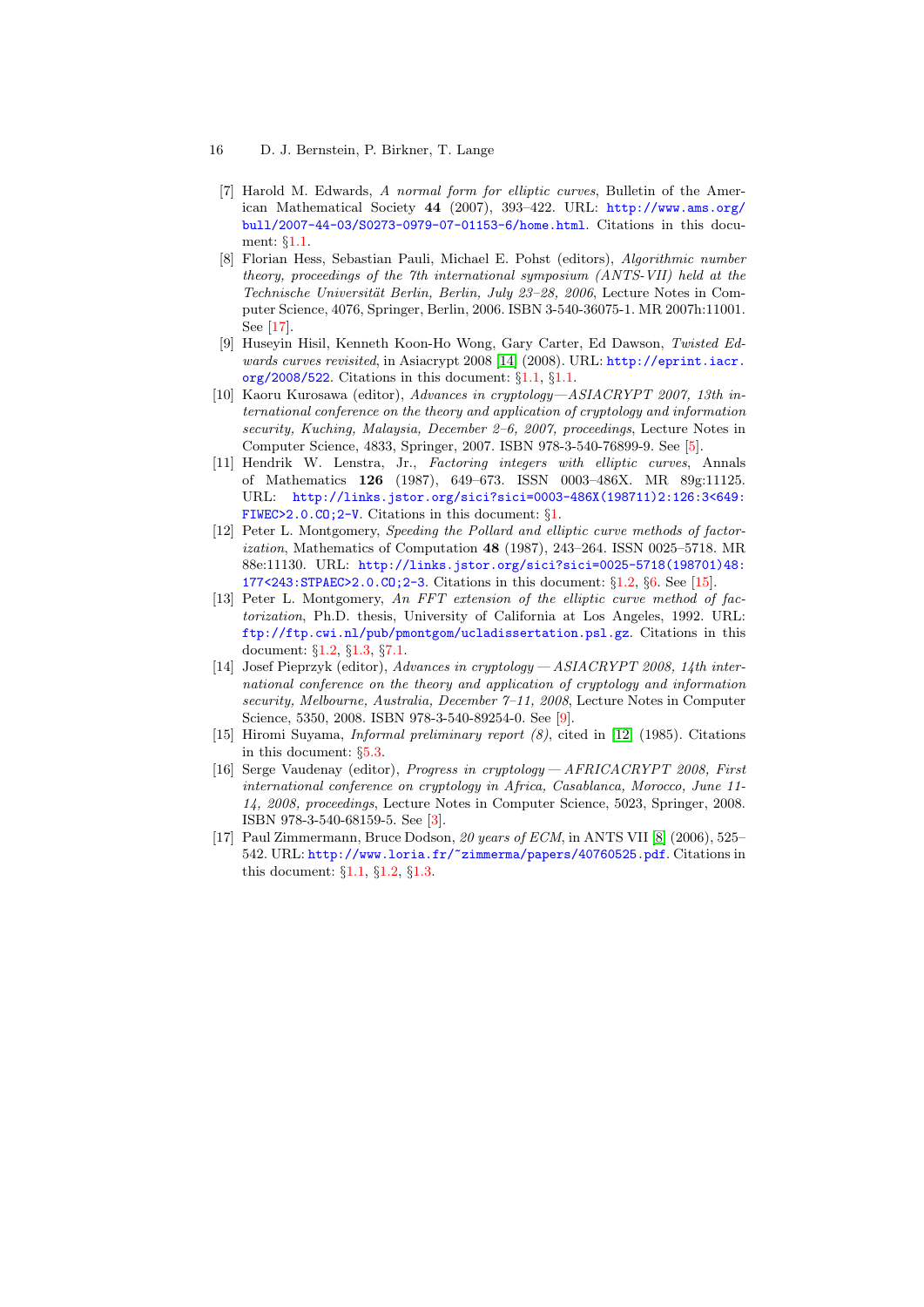

Fig. 7.1. Cost ratio for finding b-bit primes for  $b = 15$ . The horizontal axis is the curve number c within a pool of 1000 curves, with the most effective curve on the left and the least effective curve on the right. Horizontal tic marks appear at  $c \in \mathbb{R}$  $\{1, 2, 3, 250, 500, 750, 1000\}$ . The horizontal scale is  $erf^{-1}((c - 500)/501)$ , so a normal distribution would appear as approximately a straight line. The vertical axis is the total number of multiplications and squarings used in stage 1 and stage 2 of EECM with standard parameters, times the total number of b-bit primes, divided by the number of b-bit primes found by the curve. The five graphs are, from top to bottom in the middle, (green)  $\mathbf{Z}/2 \times \mathbf{Z}/4$  with  $a = -1$ ; (magenta)  $\mathbf{Z}/8$  with  $a = -1$ ; (cyan)  $\mathbf{Z}/2 \times \mathbf{Z}/8$  with  $a = 1$ ; (blue) Z/12 with  $a = 1$ ; and (red) Z/6 with  $a = -1$ .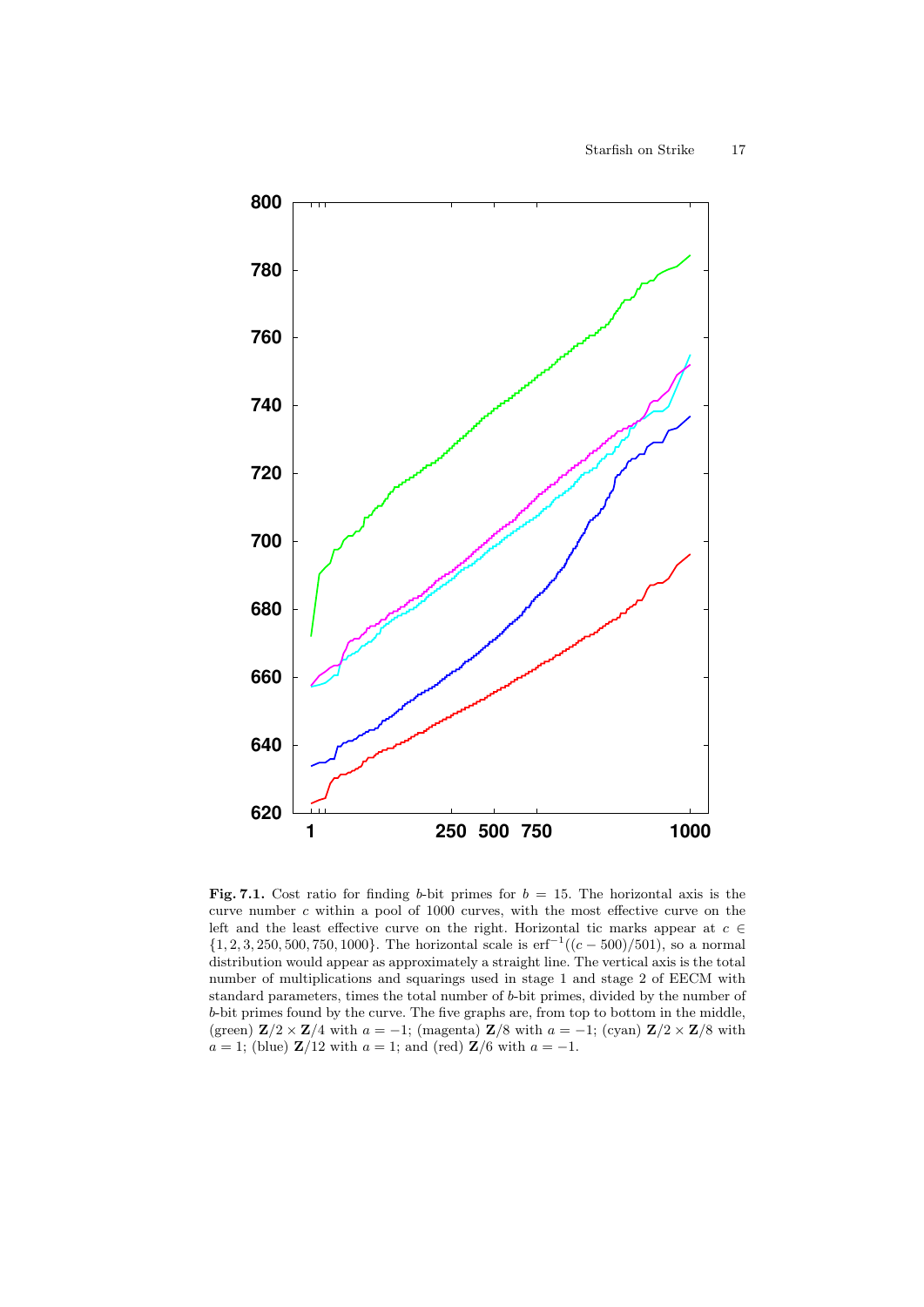

Fig. 7.2. Cost ratio for finding b-bit primes for  $b \in \{15, 16, 17, 18\}$ . See Figure 7.1 for explanation.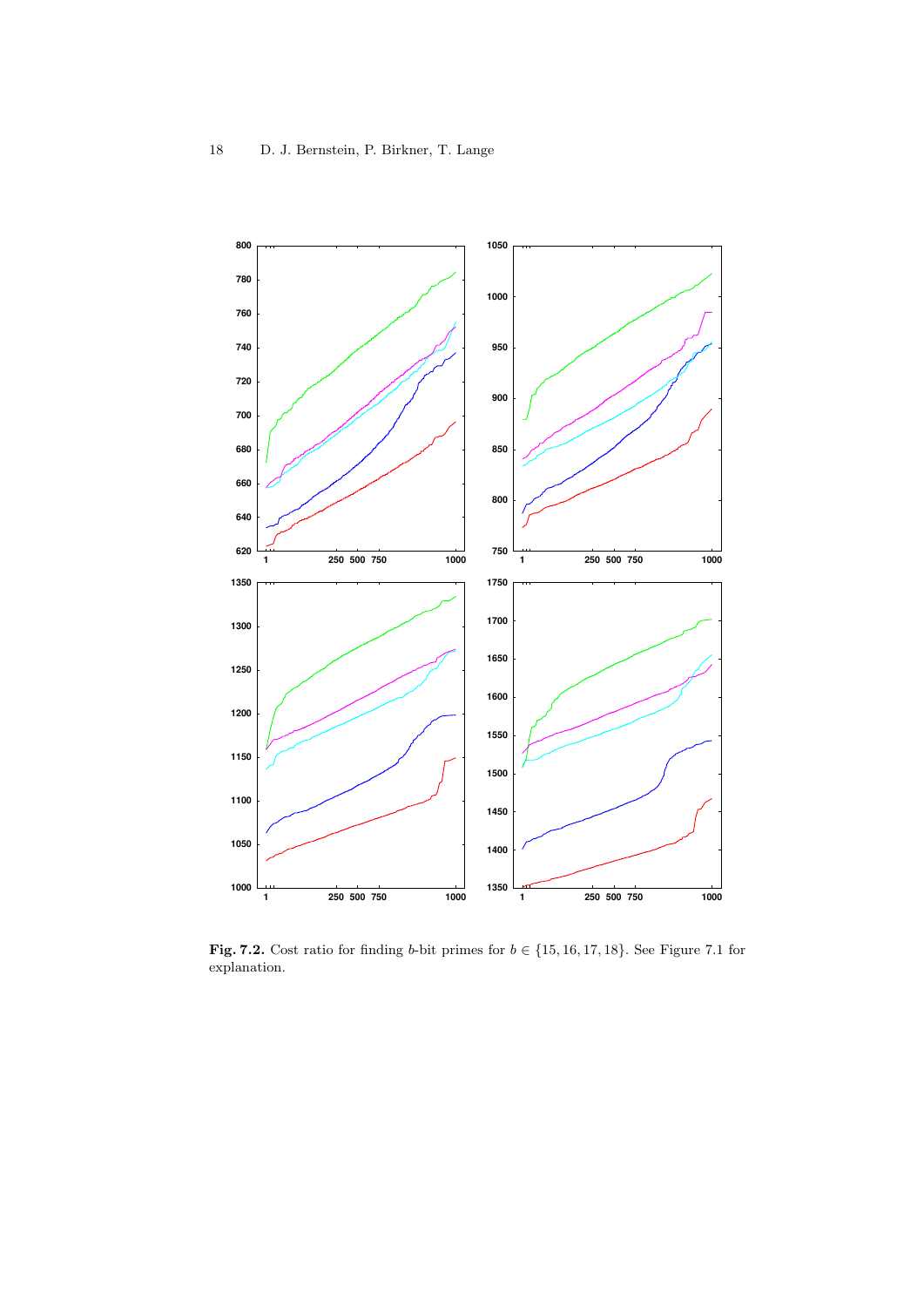

Fig. 7.3. Cost ratio for finding b-bit primes for  $b \in \{19, 20, 21, 22\}$ . See Figure 7.1 for explanation.